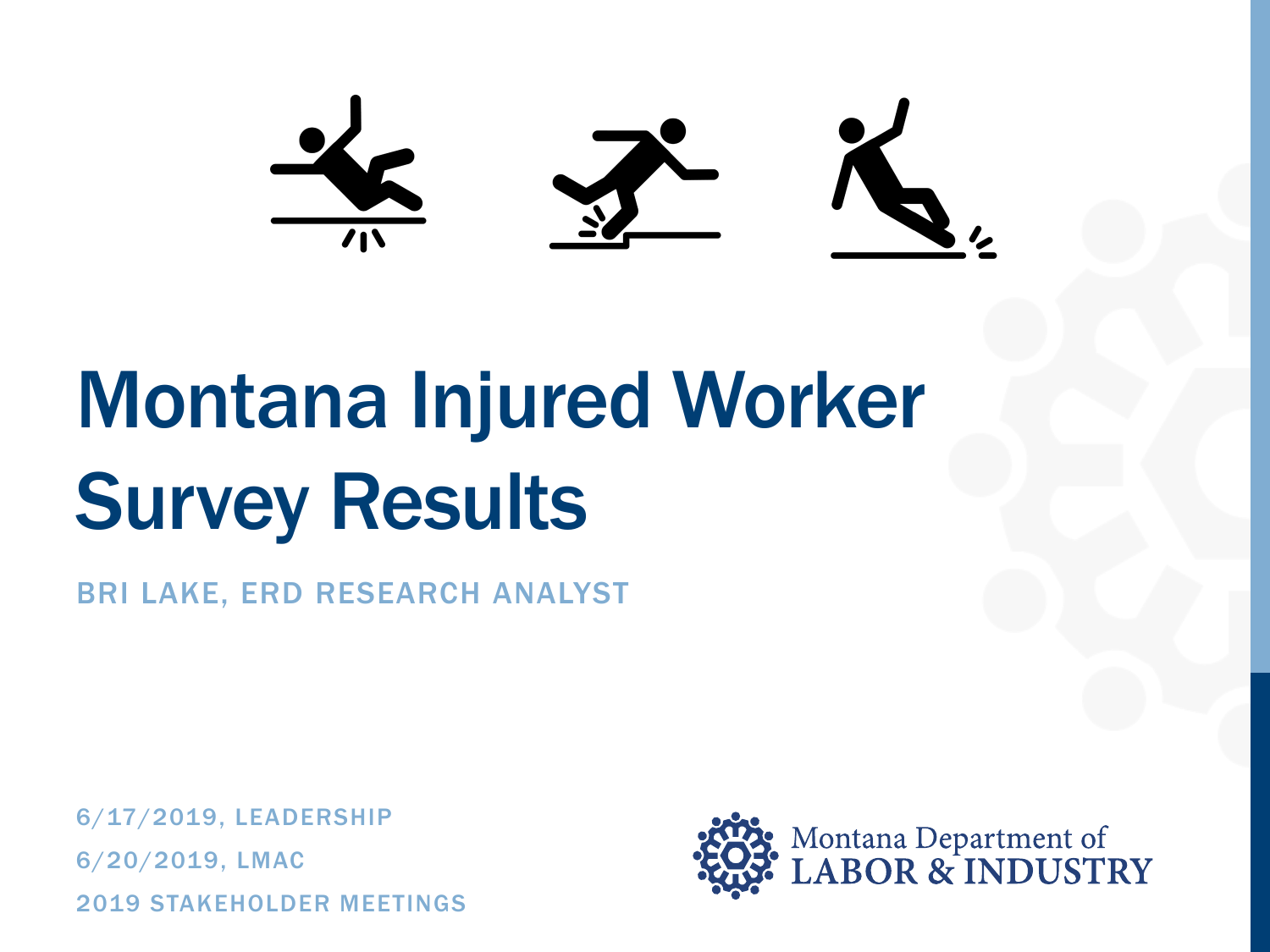### Introduction

#### Purpose

Gain a better understanding of workers' experiences and the impacts of a work-related injury by:

- Gathering data not otherwise available in order to measure injured worker outcomes
- Analyzing associated factors that may help predict better or worse outcomes
- Utilizing methodology established by researchers from the Workers' Compensation Research Institute (Victor, R. A., Savych, B., & Thumula, V., 2014 and 2015)

#### Population

Injured workers with dates of injury between calendar years 2013 through 2015 who received wage loss benefits

• ≈10,500 claims and ≈10,100 individuals



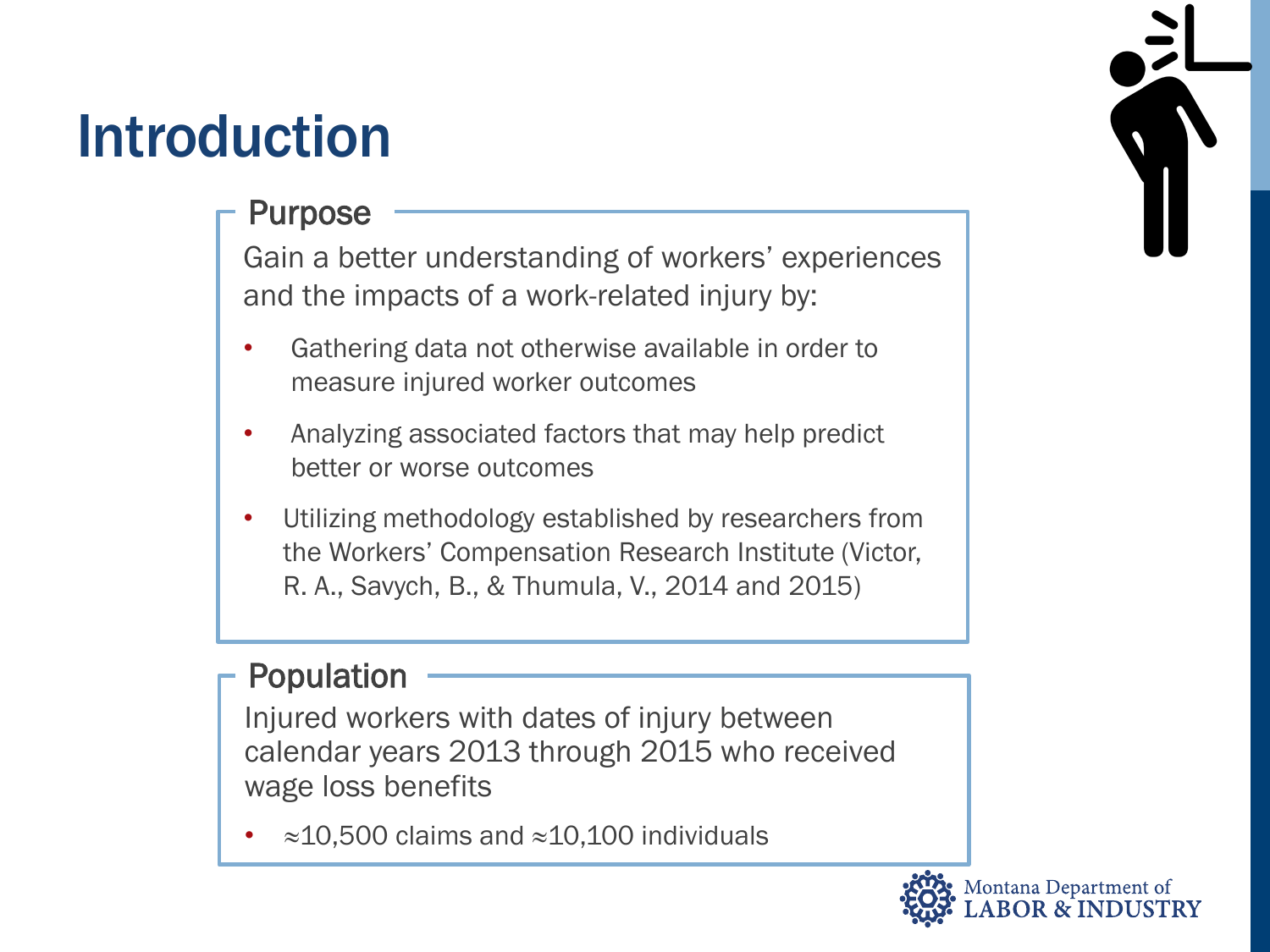

Did the worker have trouble obtaining either their desired primary healthcare provider or their desired medical treatment or services?

#### Satisfaction with Care

Was the worker satisfied with the care they received from their primary healthcare provider? Was the worker satisfied with the medical care they received overall?

#### Recovery of Health

Did the worker fully recover from their injury?

#### Access to Care **Financial Impact**

To what degree did the worker's injury affect their ability to afford necessities and other payments? If the worker did successfully return to work, how long before the worker recovered financially, and did the worker suffer a loss in earnings due to their injury since returning to work?

#### Return to Work

Was the worker able to return to any substantial work following their injury and how long was the worker out of work before doing so? Was the worker able to remain at work?

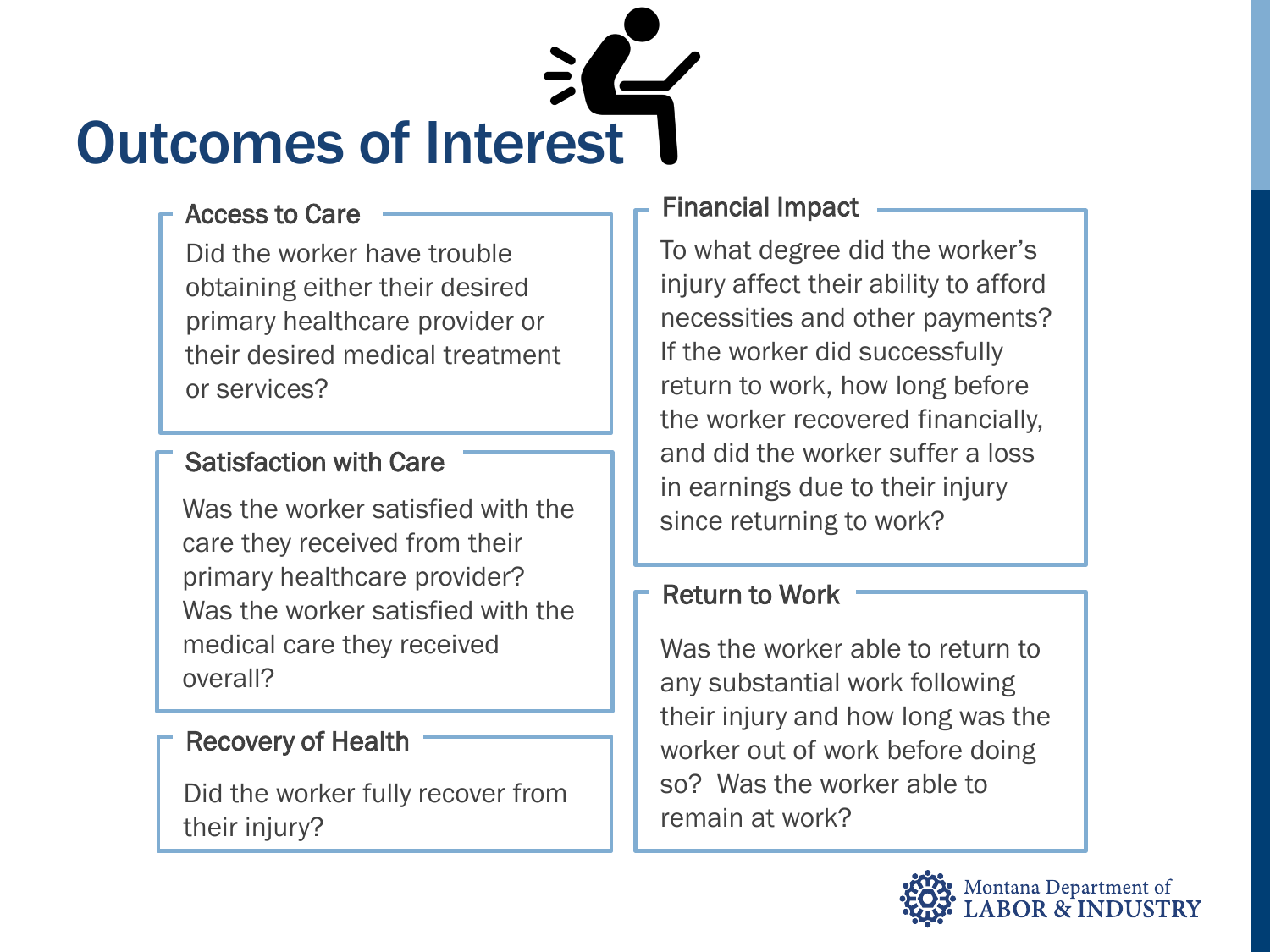

- Gender
- Age
- Marital Status
- Education
- Children
- Health Insurance
- Comorbid Conditions

#### Injury Characteristics

- Type of Injury
- **Injury Severity**

#### Worker Characteristics — F Employment Characteristics

- Wage
- Tenure with Employer
- Job Satisfaction
- Concern for Being Fired
- Industry
- Occupation Hazard Class
- Business Size

#### Other Characteristics

- Labor Market Conditions
- Urbanization
- Other Potential Predictors or **Controls**

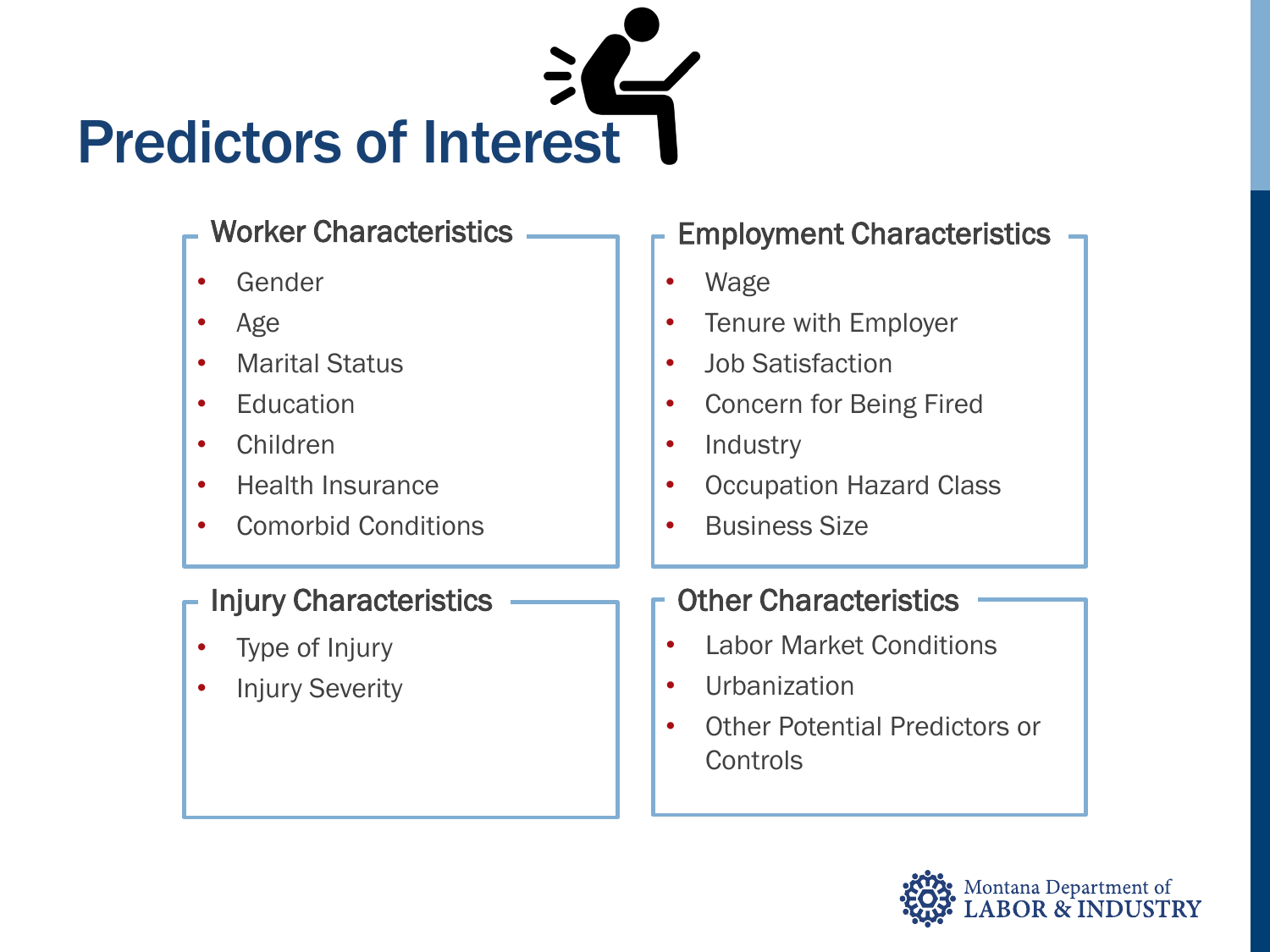### Response Summary

#### Surveys Mailed Out = 3,710

- Survey's Returned =  $408$  (11% of total mailed out)
	- Survey's Accepted = 379 (93% of total returned surveys)
		- Responded Via Mail-In: 90% of accepted surveys
		- Responded Via Online: 10% of accepted surveys
	- Survey's Not Accepted = 29 (7% of total returned surveys)
- No Response due to Incorrect Address = 691 (19% of total mailed out)
- No Response for Other Reason  $= 2,611$  (70% of total mailed out)

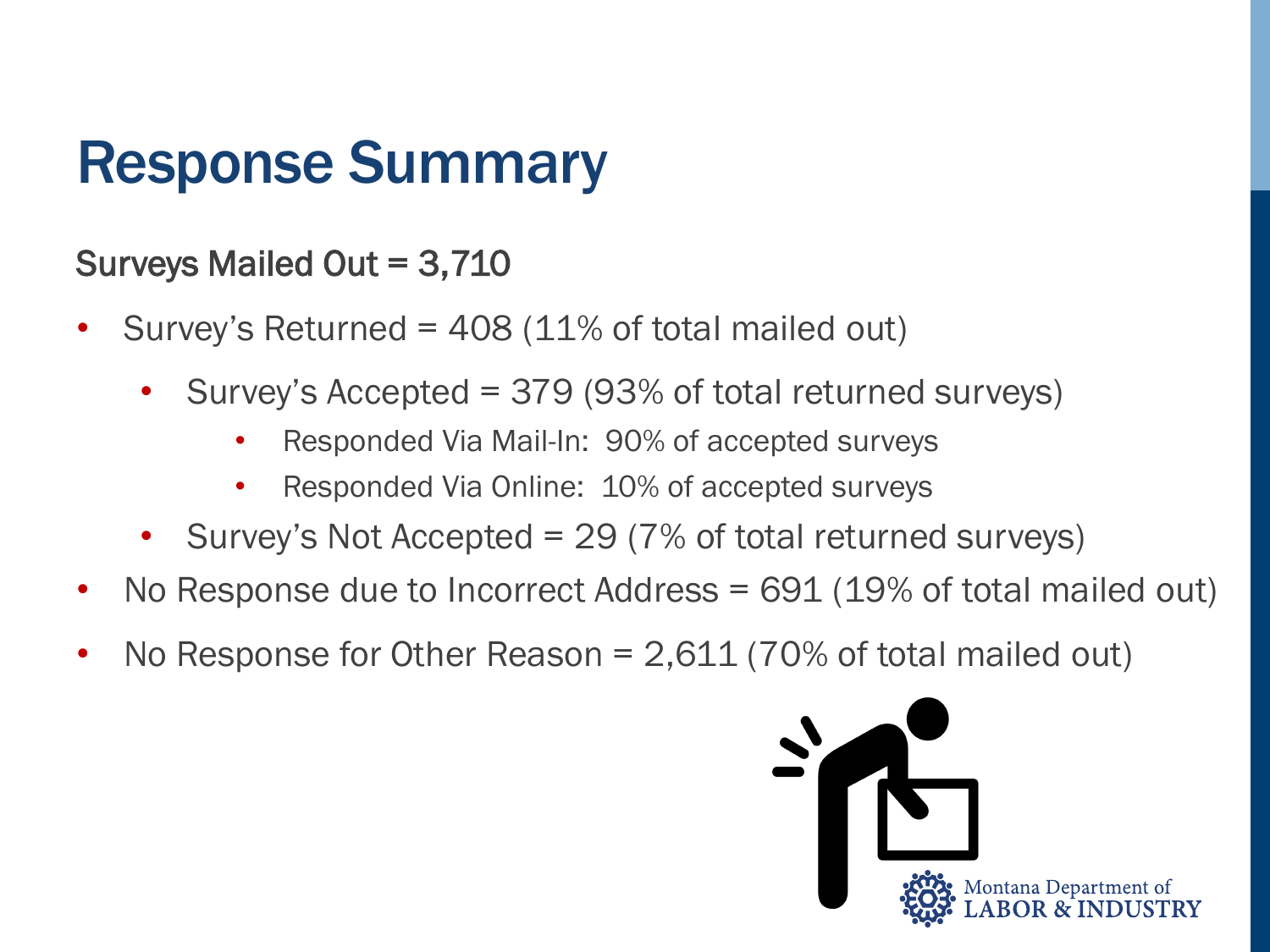#### Population vs. Respondents by Claim Costs

|                                                      | <b>Population</b> | <b>Respondents</b> |  |
|------------------------------------------------------|-------------------|--------------------|--|
| <b>Average Wage-Loss Benefits</b>                    | \$10,900          | \$14,500           |  |
| <b>Median Wage-Loss Benefits</b>                     | \$3,000           | \$4,300            |  |
| Proportion of Claims with Wage-<br>Loss over \$6,000 | 35%               | 44%                |  |
| <b>Average Medical Benefits</b>                      | \$18,400          | \$26,000           |  |
| <b>Median Medical Benefits</b>                       | \$8,000           | \$14,300           |  |
| Proportion of Claims with<br>Medical over \$10,000   | 45%               | 60%                |  |

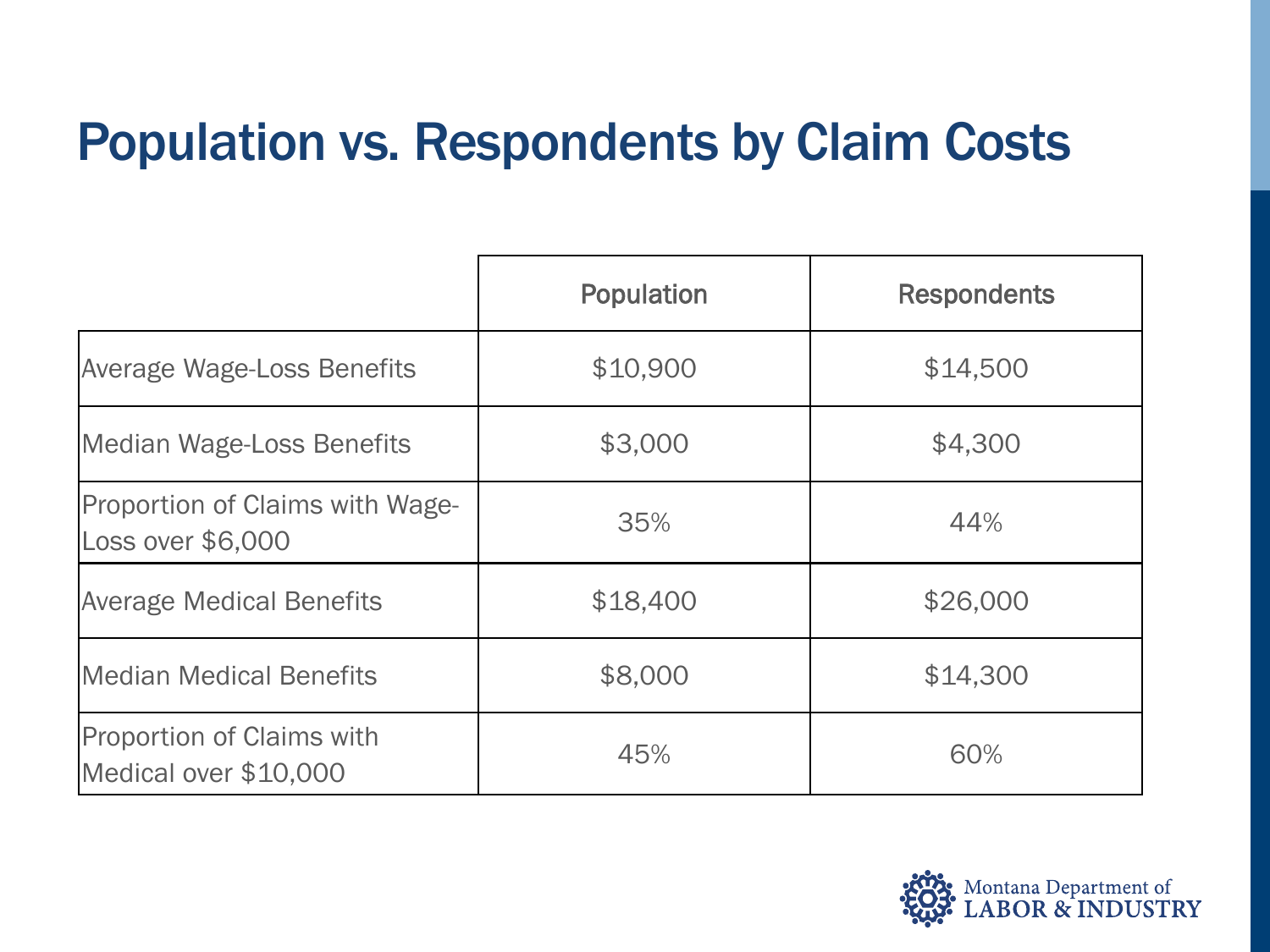### Population vs. Respondents by Claimant **Characteristics**

- Distributions similar across gender, injury type, injury year, plan type, claim status, industry group, occupational hazard group, and type of benefit paid-out.
- Overrepresentation of older workers and underrepresentation of younger workers within respondents

|                       | Population               | <b>Respondents</b>       |
|-----------------------|--------------------------|--------------------------|
| Age at Injury         | Under 30: 18%            | Under 30: 7%             |
|                       | 30-39: 19%               | 30-39: 9%                |
|                       | 40-54: 35%               | 40-54: 35%               |
|                       | 55-60: 15%               | 55-60: 21%               |
|                       | Over 60: 10%             | Over 60: 27%             |
|                       | Unknown: 3%              | Unknown: 0%              |
|                       |                          |                          |
| Preinjury weekly wage | Mean: \$649              | Mean: \$705              |
|                       | Median: \$560            | Median: \$652            |
|                       |                          |                          |
| Tenure with employer  | Mean: 4 years 10 months  | Mean: 7 years, 10 months |
|                       | Median: 1 year, 8 months | Median: 4 years, 1 month |
|                       | Unknown: 9%              | Unknown: 9%              |
|                       |                          |                          |

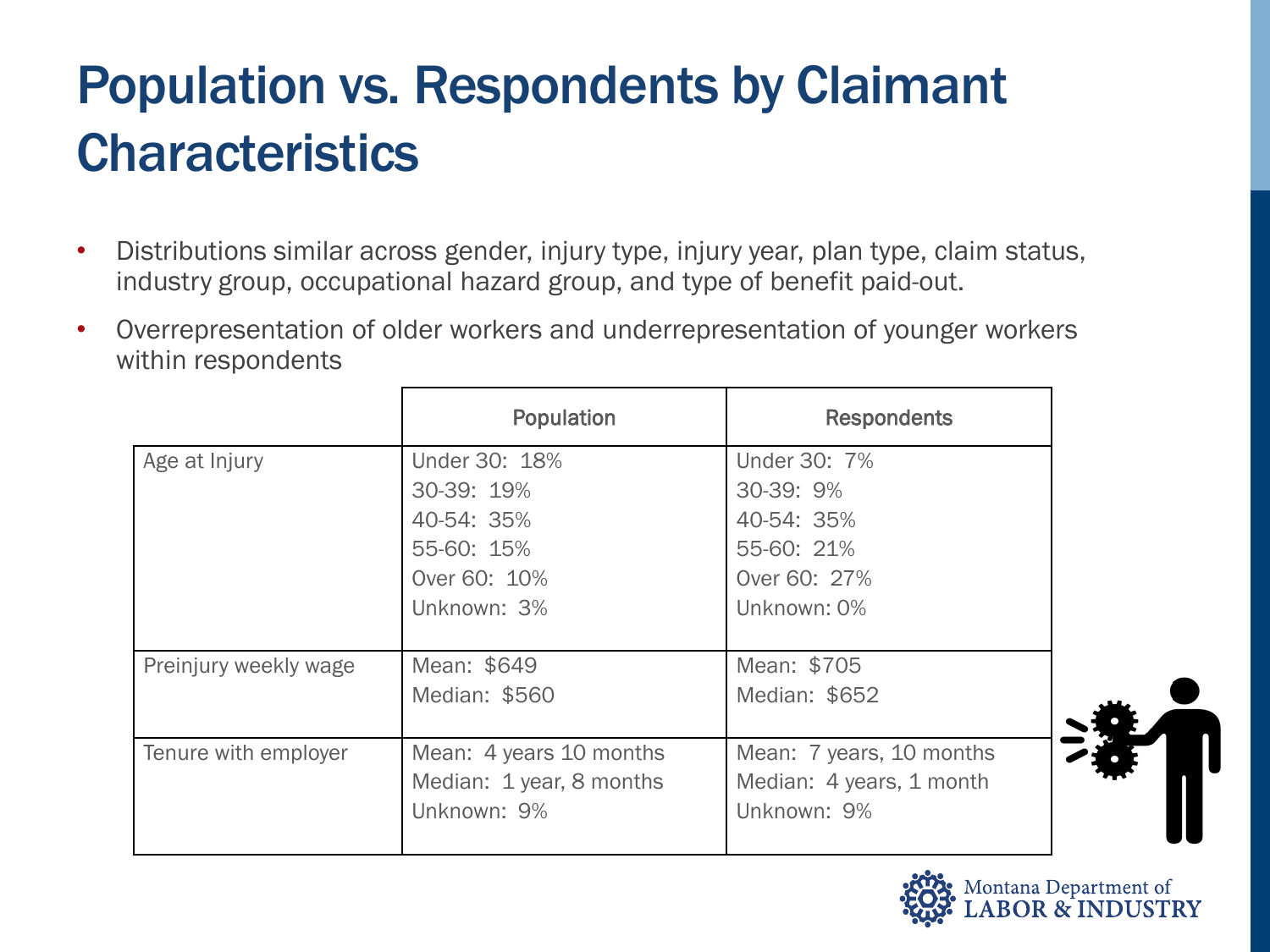### Population vs. Respondents by Claimant Characteristics (cont'd)

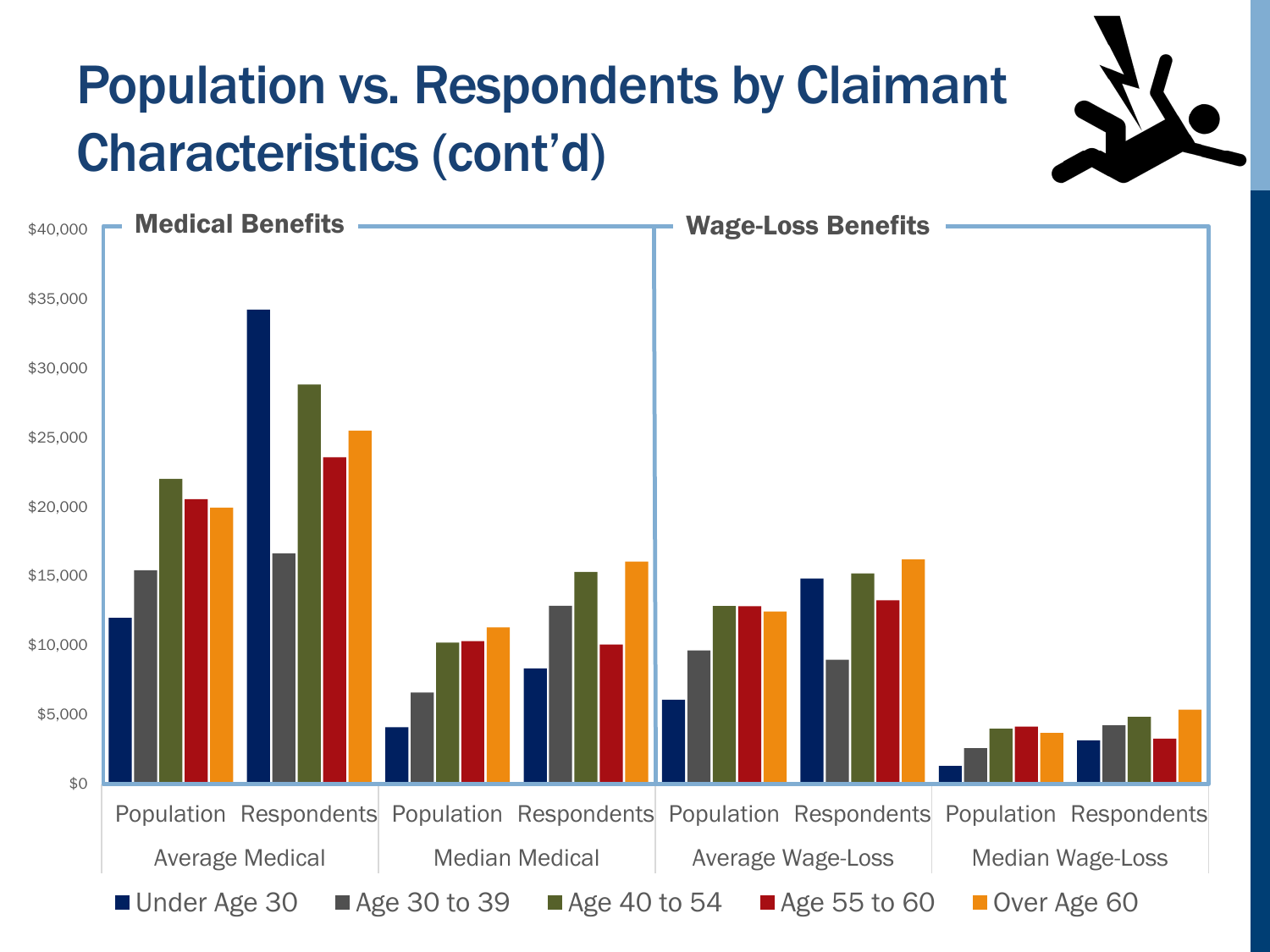### Access to Care & Satisfaction with Care



ontana Department of<br>**ABOR & INDUSTRY**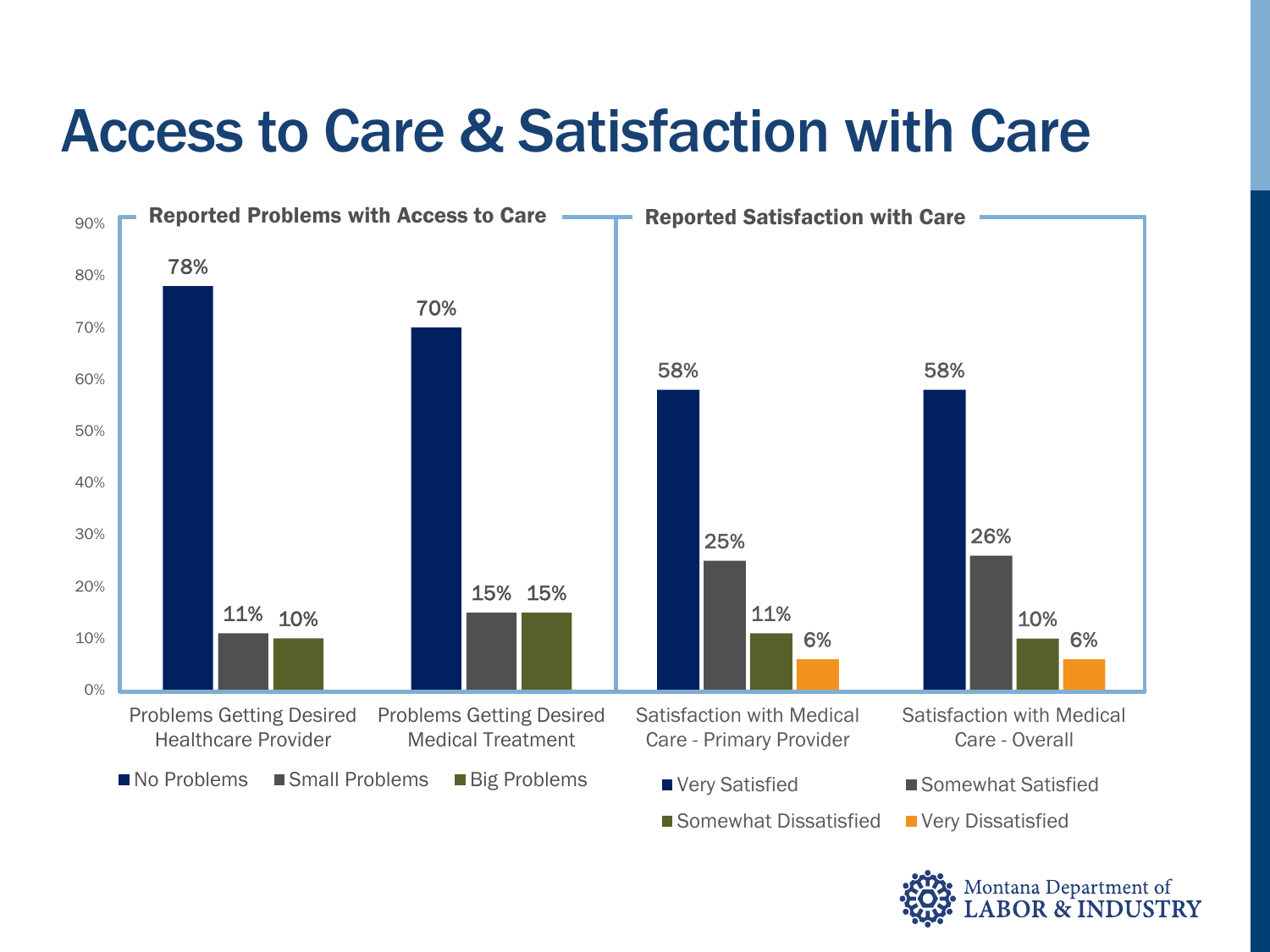### Access to Care & Satisfaction with Care (cont'd)

|               | <b>Access to Care</b>              |                                           |                                       |                                       | <b>Satisfaction with Care</b>                                 |                                                              |                                                                  |                                                                 |
|---------------|------------------------------------|-------------------------------------------|---------------------------------------|---------------------------------------|---------------------------------------------------------------|--------------------------------------------------------------|------------------------------------------------------------------|-----------------------------------------------------------------|
|               | No Problems<br>Primary<br>Provider | No Problems<br>Medical<br><b>Services</b> | Big Problems -<br>Primary<br>Provider | Big Problems -<br>Medical<br>Services | Very/Somewhat<br>Satisfied with<br>Medical Care -<br>Provider | Very/Somewhat<br>Satisfied with<br>Medical Care -<br>Overall | Very/Somewhat<br>Dissatisfied with<br>Medical Care -<br>Provider | Very/Somewhat<br>Dissatisfied with<br>Medical Care -<br>Overall |
| <b>MT</b>     | 78%                                | 70%                                       | 10%                                   | 15%                                   | 83%                                                           | 84%                                                          | 17%                                                              | 16%                                                             |
| IN            | 70%                                | 72%                                       | 18%                                   | 15%                                   | 84%                                                           | 79%                                                          | 16%                                                              | 21%                                                             |
| <b>MA</b>     | 80%                                | 75%                                       | 11%                                   | 13%                                   | 89%                                                           | 85% C                                                        |                                                                  | 15%                                                             |
| MI            | 78%                                | 80%                                       | 12%                                   | 10%                                   | 86%                                                           |                                                              | 14%                                                              | 20%                                                             |
| <b>MN</b>     | 81%                                | 71%                                       | 10%                                   | 15%                                   | 6%                                                            | 79%                                                          | 14%                                                              | 21%                                                             |
| <b>NC</b>     | 72%                                | 72%                                       | 17%                                   |                                       | 83%                                                           | 80%                                                          | 17%                                                              | 20%                                                             |
| PA            | 79%                                | 77%                                       |                                       | 2%                                    | 81%                                                           | 80%                                                          | 19%                                                              | 20%                                                             |
| <b>VA</b>     | 79%                                |                                           | 2%                                    | 15%                                   | 83%                                                           | 78%                                                          | 17%                                                              | 22%                                                             |
| WI            | 85%                                |                                           | 8%                                    | 10%                                   | 91%                                                           | 85%                                                          | 9%                                                               | 15%                                                             |
| <b>Median</b> | 79%                                | 73%                                       | 12%                                   | 14%                                   | 85%                                                           | 80%                                                          | 15%                                                              | 20%                                                             |

#### \*Excluding MT

*Source: Victor, R. A., Savych, B., & Thumula, V. (June 1, 2014). Predictors of Worker Outcomes in Pennsylvania. Workers' Compensation Research Institute.* 

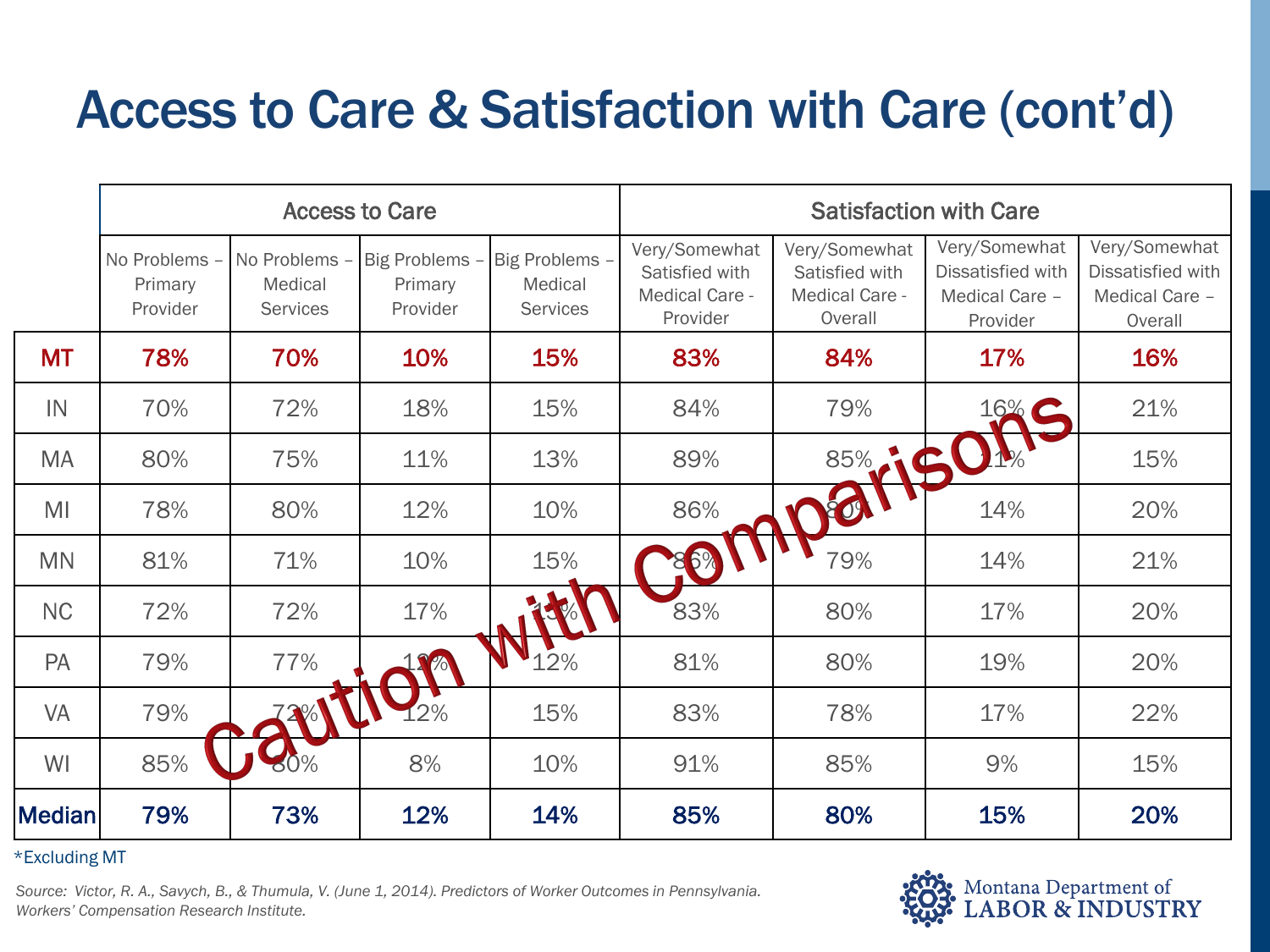#### Access to Care & Satisfaction with Care (cont'd)



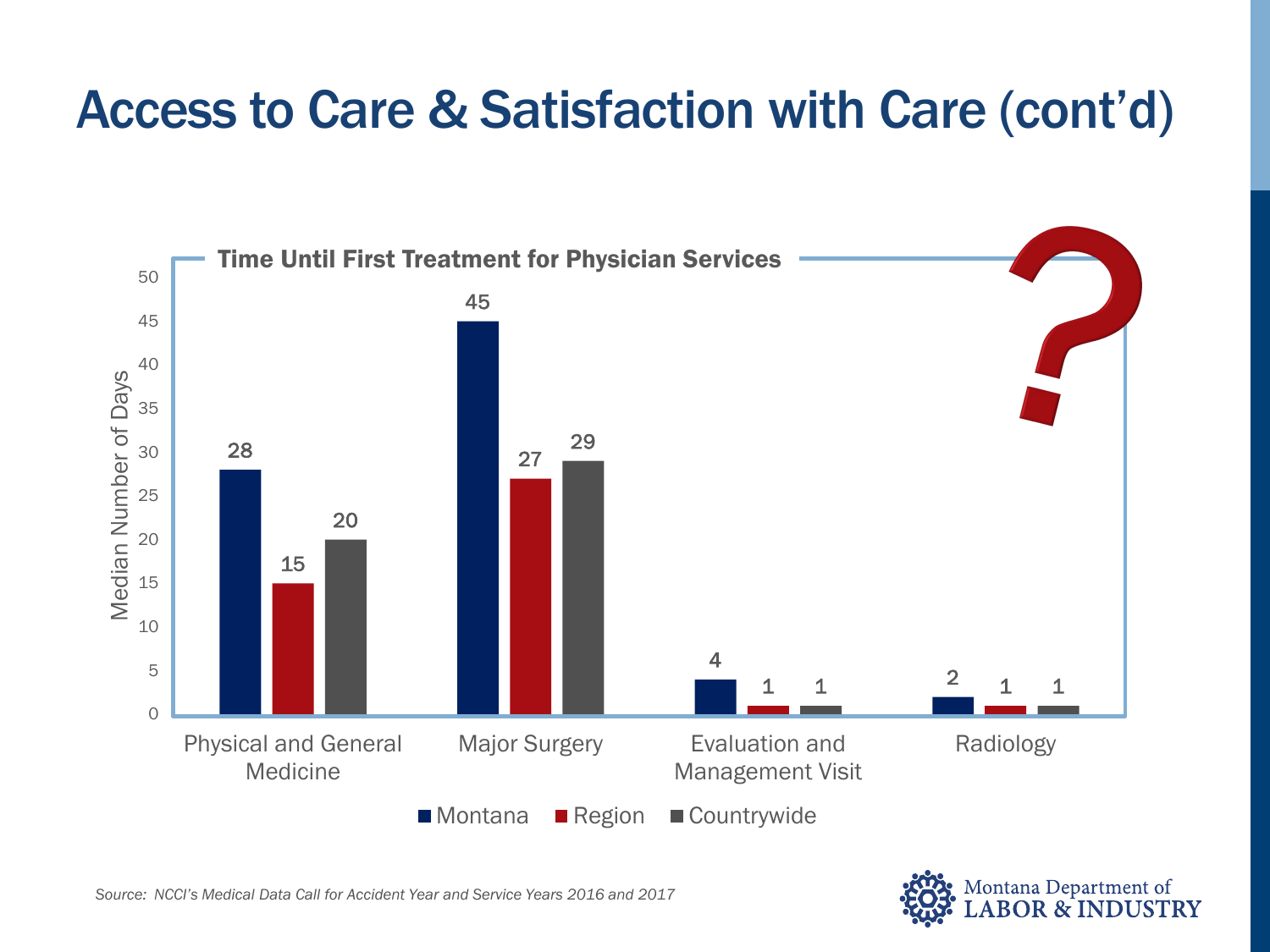### Financial Impact

#### 37% 30% 36% 35% 26% 34% Essential Payments **Nonessential Payments** Nonessential Payments  $\blacksquare$  No Impact  $\blacksquare$  Minor Impact  $\blacksquare$  Major Impact Reported Impact on Ability to Afford Payments

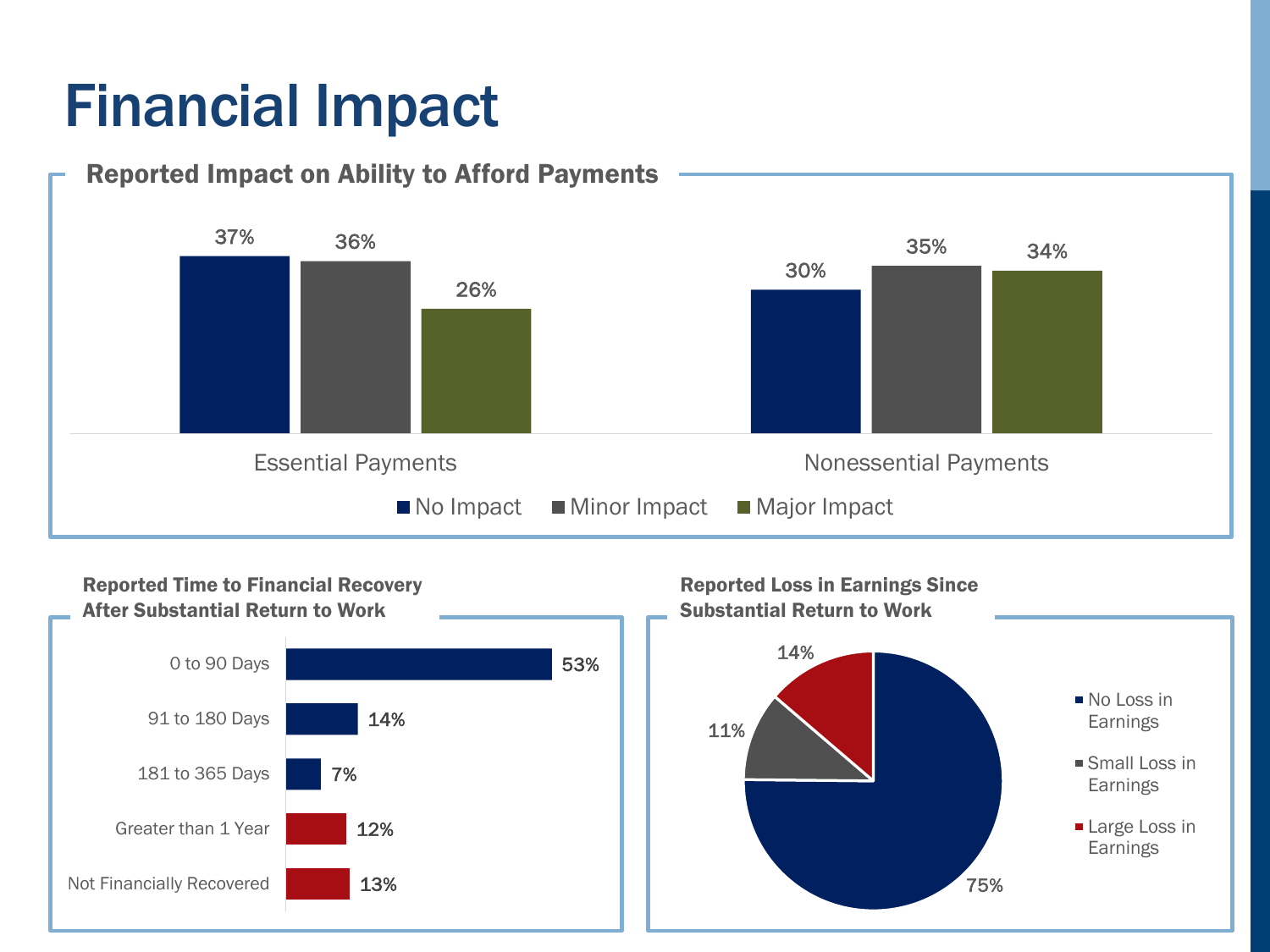### Recovery of Health

SF-12v2™ Score Before Injury - SF-12v2™ Score After Injury = Perceived Injury Severity SF-12v2™ Score at Time of Survey - SF-12v2™ Score After Injury = Perceived Recovery

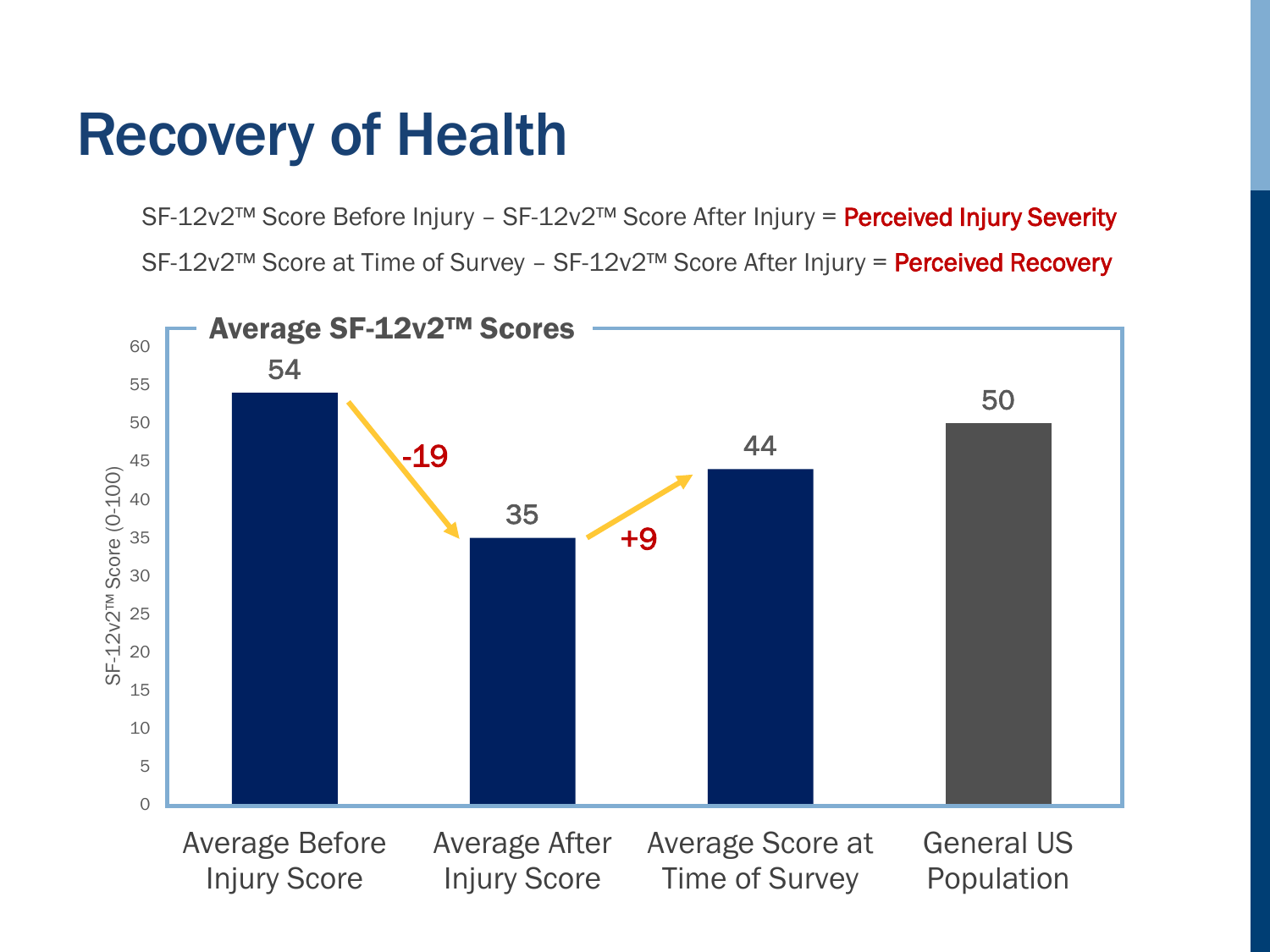## Recovery of Health – Correlates

#### Average Severity: -19 Average Recovery: +9



Average Perceived Injury Severity **Average Perceived Recovery** 

Healthcare Provider Reassigned Healthcare Provider Not Reassigned

Provider<br>Reassigned

Reassigned Education Age Age Injury Type

Education

Age

Concern for Being Fired

Concern for<br>Being Fired

Injury Type

Less than High School Diploma High School Diploma or Equivalent

College Graduate or Post-Graduate

Cumulative Disorders & ODs

Other Sprains and Strains

Lacerations or Contusions

Sprains and Strains of the Back or Neck

Some College

Over Age 60 Age 55 to 60 Age 40 to 54 Age 30 to 39 Under Age 30

**Inflammations Fractures** 

Other Injuries

Very Concerned Somewhat Concerned

Not Concerned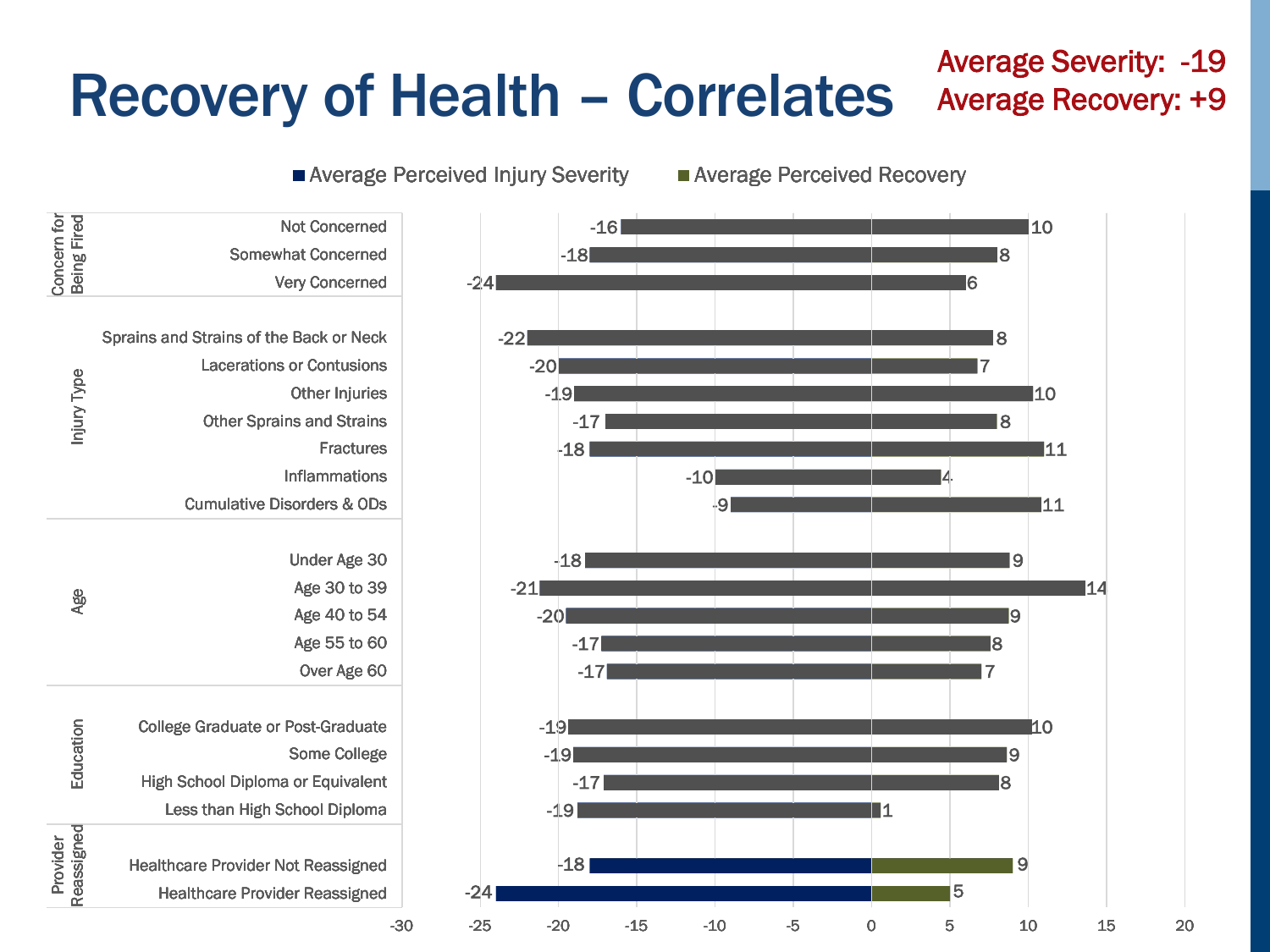### Return to Work - Flowchart

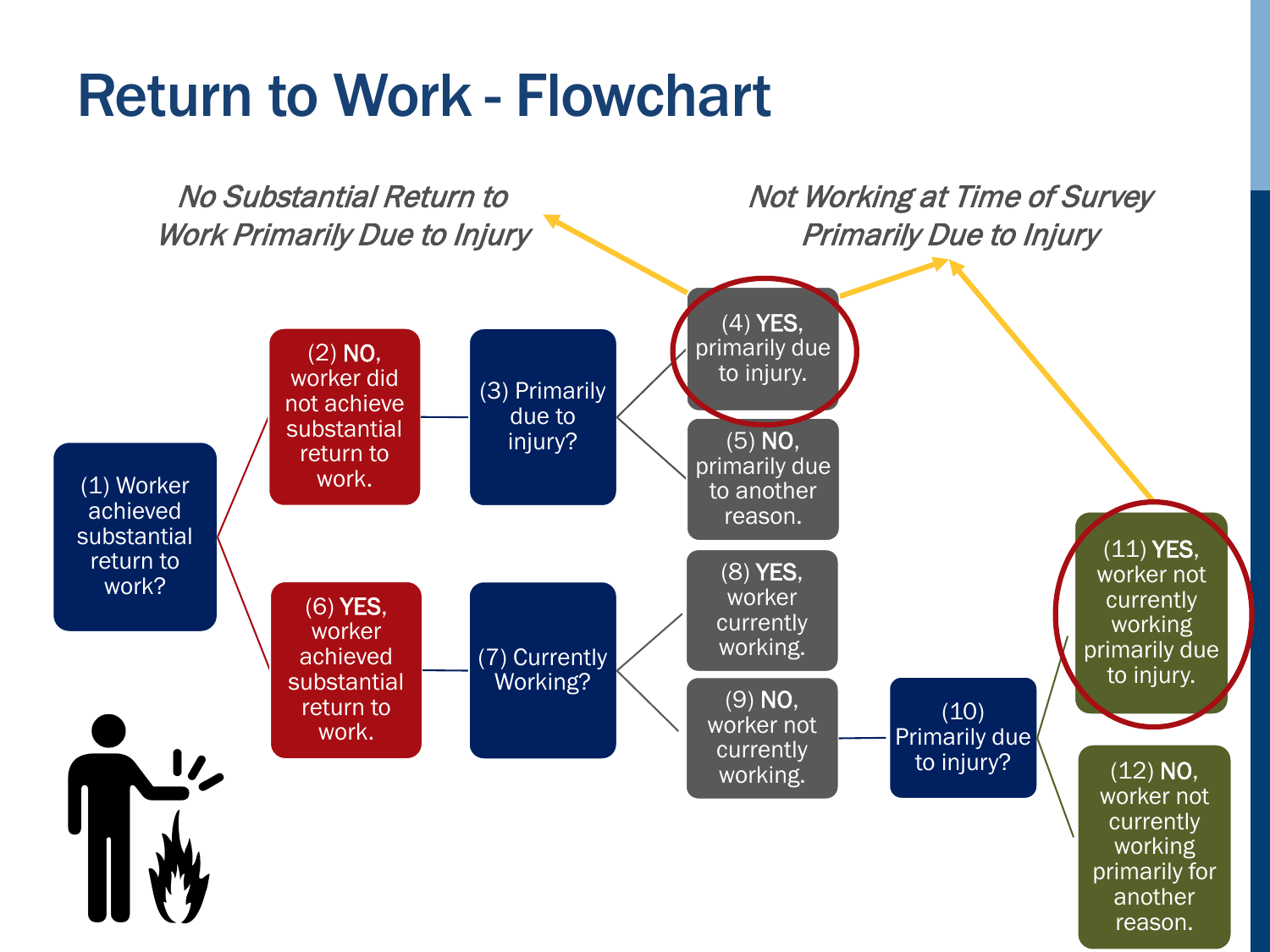### Return to Work



after injury for a reason other than their injury

to work primarily due to their injury

a reason other than their injury

primarily due to their injury

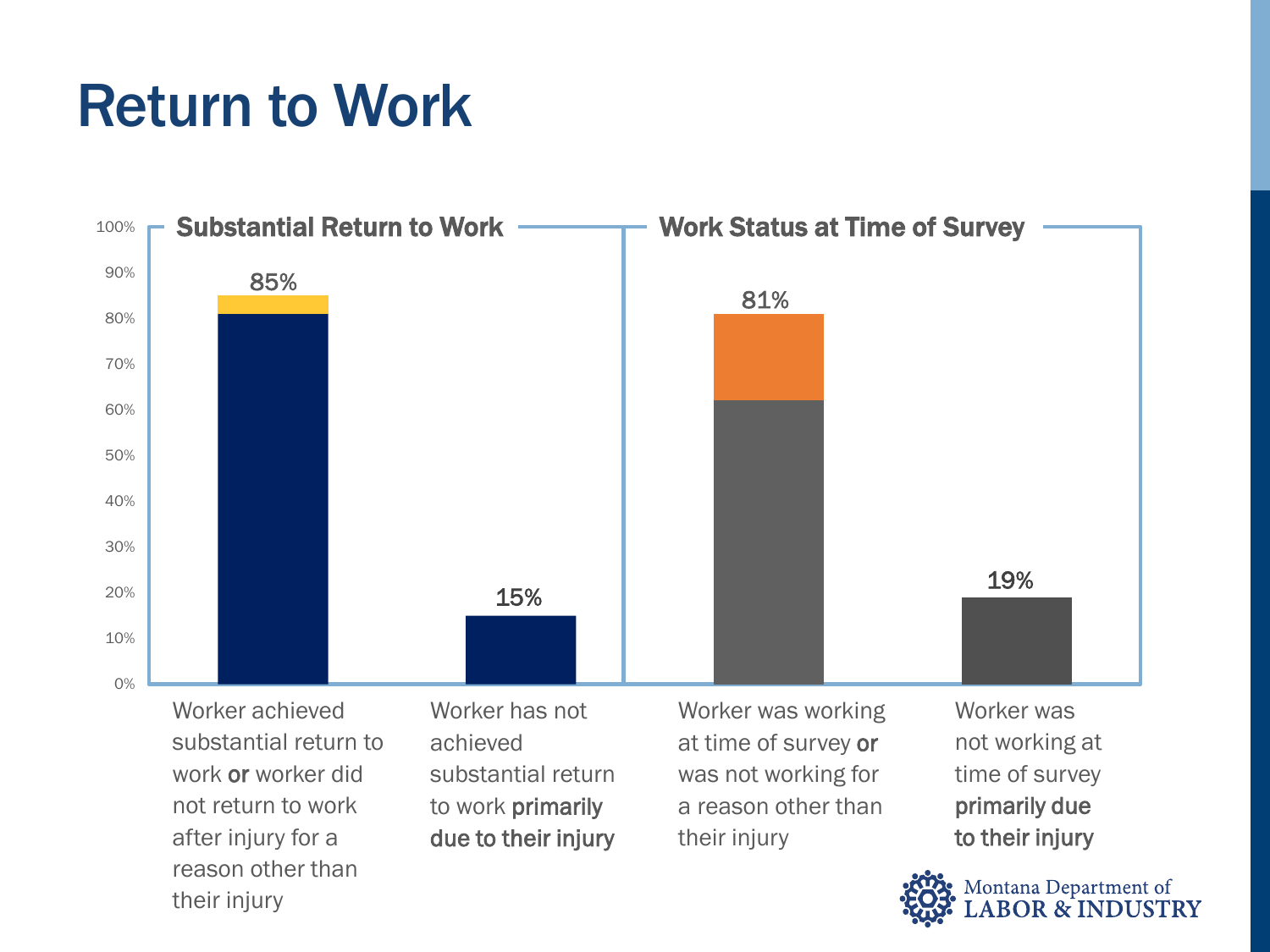### Return to Work (cont'd)

a reason other than

to their injury

their injury



than their injury

Montana Department of OR & INDUSTRY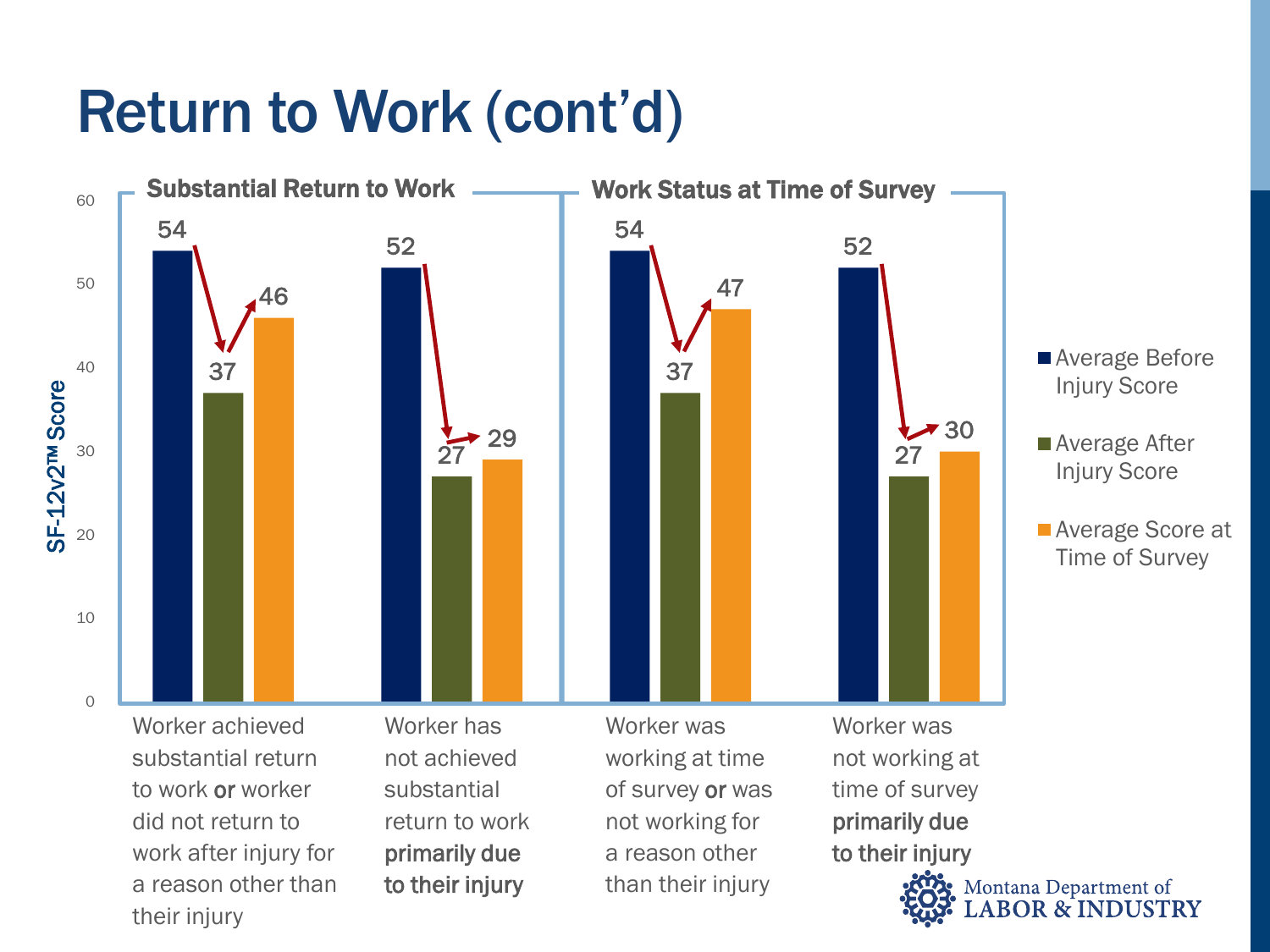## Return to Work (cont'd)

|           | <b>MT Measures</b>                          |                                             |  |  |  |  |
|-----------|---------------------------------------------|---------------------------------------------|--|--|--|--|
|           | No Substantial Return to Work Due to Injury | Not Working at Time of Survey Due to Injury |  |  |  |  |
| <b>MT</b> | 15%                                         | 19%                                         |  |  |  |  |

|               |                                                         | <b>WCRI Measures</b>                                                                                               |                                                                                   |
|---------------|---------------------------------------------------------|--------------------------------------------------------------------------------------------------------------------|-----------------------------------------------------------------------------------|
|               | Not Working at Interview<br>Predominantly Due to Injury | Never Returned to Work or Returned to<br>Work but Never Worked for at Least 30<br>Days Predominantly Due to Injury | No Substantial<br>Work<br><b>Ket</b><br>Postinjury<br><b>Hantly Due to Injury</b> |
| IN            | 11%                                                     | 9%                                                                                                                 | 11%                                                                               |
| <b>MA</b>     | 16%                                                     |                                                                                                                    | 18%                                                                               |
| MI            | 12%                                                     |                                                                                                                    | 12%                                                                               |
| <b>MN</b>     | 11%                                                     | 11%                                                                                                                | 13%                                                                               |
| <b>NC</b>     |                                                         | 15%                                                                                                                | 18%                                                                               |
| PA            |                                                         | 16%                                                                                                                | 18%                                                                               |
| <b>VA</b>     | 12%                                                     | 14%                                                                                                                | 17%                                                                               |
| WI            | 11%                                                     | 10%                                                                                                                | 11%                                                                               |
| <b>Median</b> | 12%                                                     | 12%                                                                                                                | 15%                                                                               |

*Source: Victor, R. A., Savych, B., & Thumula, V. (June 1, 2014). Predictors of Worker Outcomes in Pennsylvania. Workers' Compensation Research Institute.* 

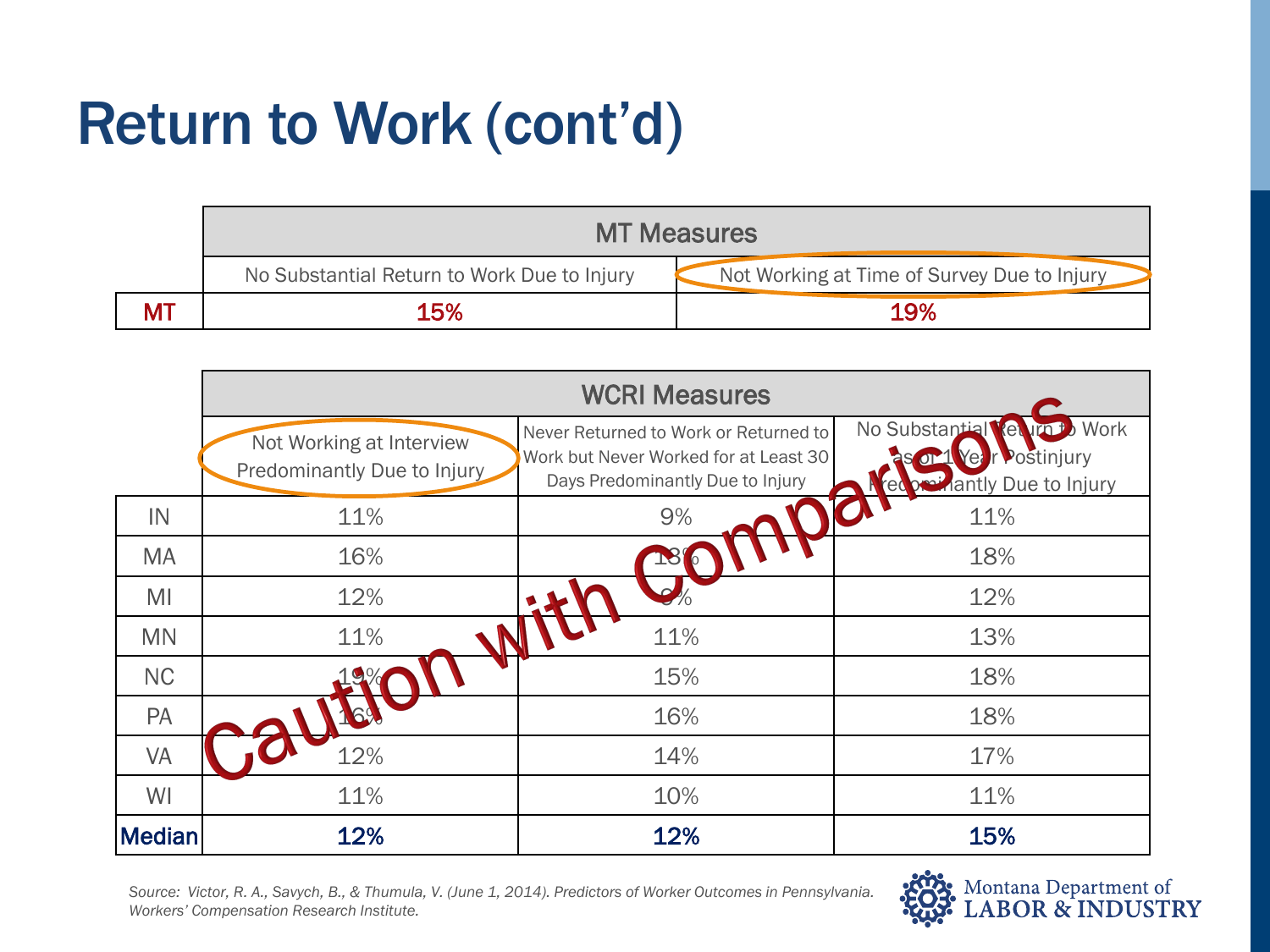| <b>Associated</b>        |                                                  |                                   | <b>Access to Care</b>                      | <b>Satisfaction with Care</b>     |                                 | <b>Financial Impact</b> |                  | <b>Recovery</b><br><b>Return to Work</b><br>of Health |                                        |                                     |
|--------------------------|--------------------------------------------------|-----------------------------------|--------------------------------------------|-----------------------------------|---------------------------------|-------------------------|------------------|-------------------------------------------------------|----------------------------------------|-------------------------------------|
|                          | <b>Predictors</b>                                | Primary<br>Healthcare<br>Provider | Medical<br><b>Treatment or</b><br>Services | Primary<br>Healthcare<br>Provider | Overall<br>Medical<br>Treatment | Spending<br>Ability     | Earnings<br>Loss | Recovery<br>of Health                                 | <b>No</b><br>Substantial<br><b>RTW</b> | Not Working<br>at Time of<br>Survey |
|                          | Gender                                           |                                   |                                            |                                   |                                 |                         | $\sf X$          |                                                       |                                        |                                     |
|                          | Age                                              |                                   |                                            |                                   |                                 | $\sf X$                 |                  | $\sf X$                                               |                                        |                                     |
|                          | <b>Marital Status</b>                            |                                   | $\sf X$                                    | $\sf X$                           | $\sf X$                         |                         |                  |                                                       |                                        |                                     |
| <b>Worker Traits</b>     | Educational<br>Attainment                        |                                   |                                            |                                   |                                 |                         |                  | X                                                     |                                        | $\mathsf{X}$                        |
|                          | Health<br>Insurance                              |                                   |                                            |                                   |                                 | $\sf X$                 |                  |                                                       |                                        |                                     |
|                          | Previous Injury                                  |                                   | $\bm{X}$                                   |                                   |                                 |                         |                  |                                                       |                                        |                                     |
|                          | Preinjury Wage                                   |                                   |                                            | X                                 |                                 |                         |                  | X                                                     |                                        |                                     |
| <b>Employment Traits</b> | Tenure with<br>Employer                          |                                   |                                            |                                   |                                 |                         |                  |                                                       | $\bm{X}$                               |                                     |
|                          | Concern for<br><b>Being Fired</b>                | X                                 | $\sf X$                                    | X                                 | $\sf X$                         | $\sf X$                 | $\sf X$          | $\sf X$                                               | X                                      | $\sf X$                             |
|                          | Employer<br><b>Discussed</b><br><b>Work Plan</b> |                                   |                                            |                                   |                                 | $\sf X$                 | $\sf X$          |                                                       |                                        | $\mathsf{X}$                        |
|                          | Injury Type                                      |                                   |                                            |                                   |                                 |                         |                  | $\sf X$                                               |                                        |                                     |
| Injury<br><b>Traits</b>  | Perceived<br><b>Injury Severity</b>              |                                   |                                            |                                   |                                 |                         | $\sf X$          | $\sf X$                                               | X                                      | $\sf X$                             |
|                          | <b>Claim Status</b>                              | $\bm{X}$                          |                                            | X                                 |                                 |                         |                  | X                                                     | X                                      | X                                   |
|                          | Injury Year                                      |                                   |                                            |                                   |                                 |                         |                  | $\sf X$                                               |                                        |                                     |
| <b>Other Traits</b>      | Provider<br>Discussed<br>Work Plan               |                                   |                                            | $\boldsymbol{X}$                  | $\boldsymbol{X}$                |                         |                  |                                                       |                                        |                                     |
|                          | Healthcare<br>Provider<br>Reassigned             | X                                 | $\mathsf{X}$                               | $\mathsf{X}$                      | $\bm{X}$                        |                         |                  | $\boldsymbol{X}$                                      |                                        |                                     |
|                          | Metropolitan<br><b>Statistical Area</b>          |                                   |                                            |                                   |                                 |                         | X                |                                                       |                                        |                                     |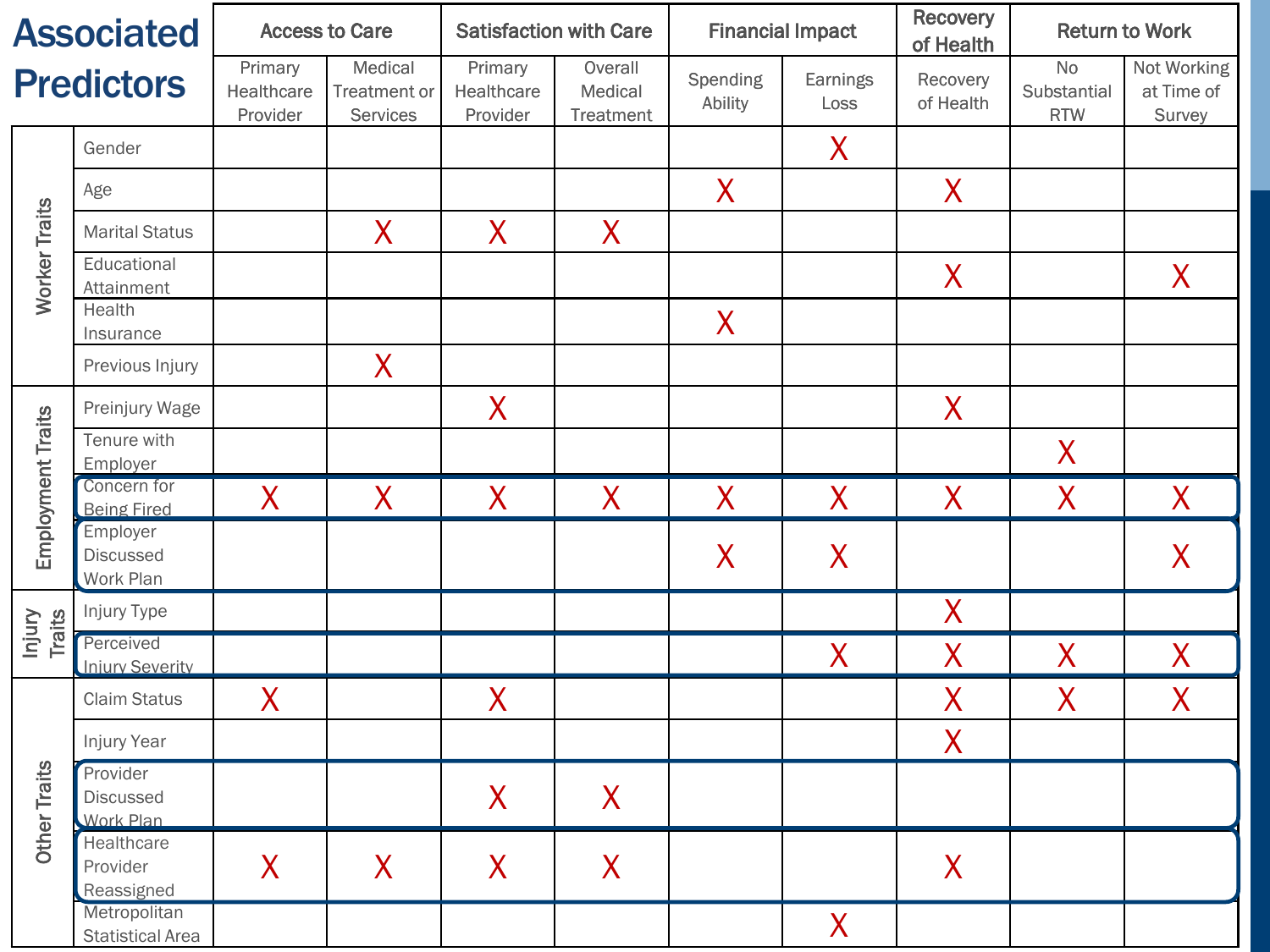## Concern for Being Fired or Laid Off

- Measure of trust in the workplace
- 24% of respondents reported being very concerned for being fired or laid off after their injury
- Very strong predictor across all outcomes.

| Relative to workers who were not concerned for being fired, for workers who were very concerned | <b>Prediction</b>                                                                      |                       |
|-------------------------------------------------------------------------------------------------|----------------------------------------------------------------------------------------|-----------------------|
| <b>Access</b>                                                                                   | Reporting Problems Getting their Desired Primary Healthcare Provider                   | Odds increased 6.1    |
| to Care                                                                                         | Reporting Problems Getting their Desired Medical Treatment or Services                 | Odds increased 5.2    |
| <b>Satisfaction</b>                                                                             | Reporting Dissatisfaction with Medical Service Provided by Primary Healthcare Provider | Odds increased 10     |
| with Care                                                                                       | Reporting Dissatisfaction with Overall Medical Treatment                               | Odds increased 17.3   |
| <b>Financial</b>                                                                                | Reporting Major Impact in Spending Ability                                             | Odds increased 5.3    |
| Impact                                                                                          | <b>Reporting Earnings Loss</b>                                                         | Odds increased 7.2    |
| Recovery<br>of Health                                                                           | SF-12v2™ Score at Time of Survey - SF-12v2™ Score After Injury                         | -6.2 Recovery Points  |
| Return                                                                                          | Reporting No Substantial Return to Work                                                | Odds increased 6      |
| to Work                                                                                         | Reporting Not Working at Time of Survey                                                | Odds increased by 5.7 |

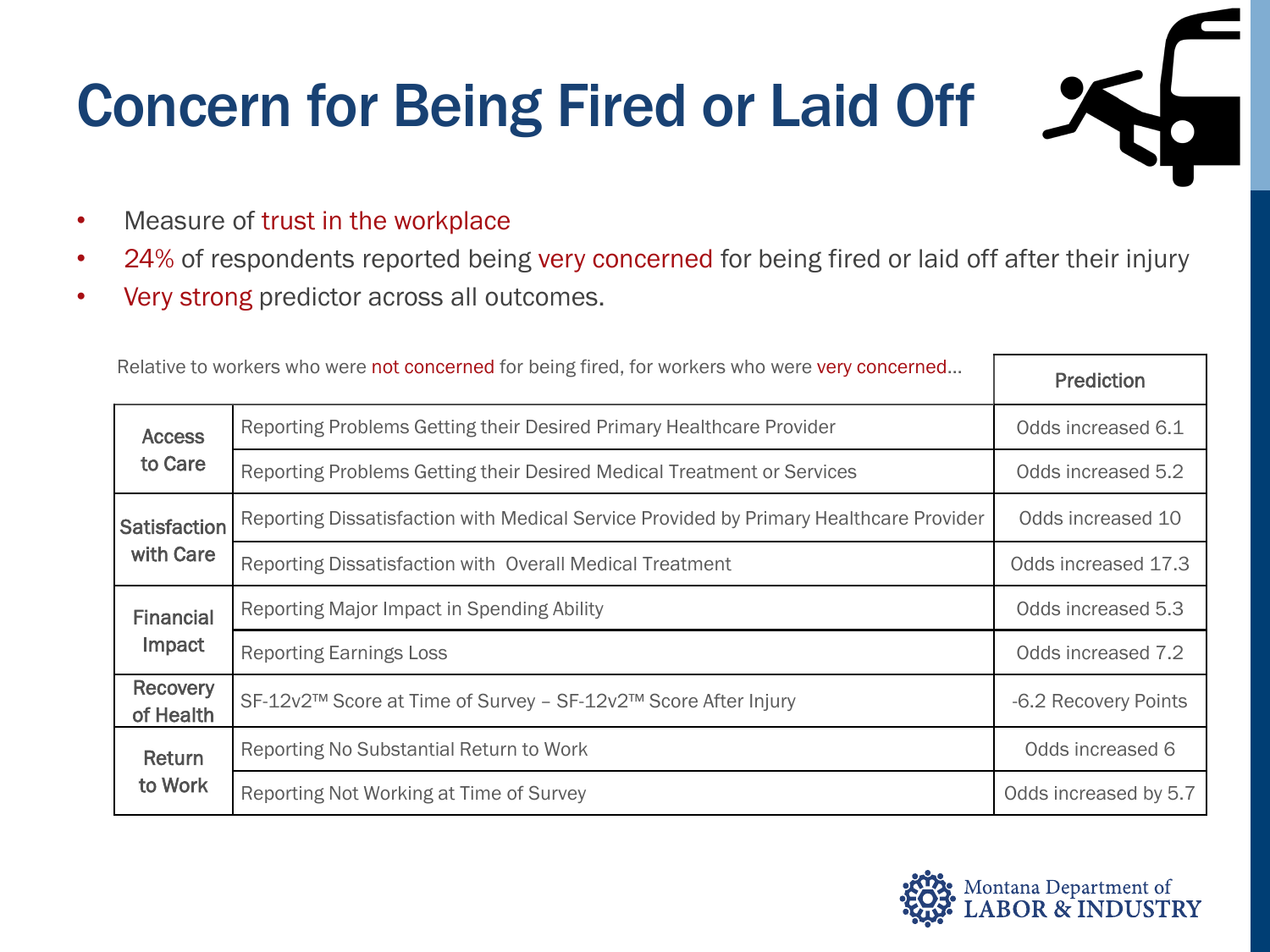### Perceived Injury Severity

SF-12v2™ Score Before Injury – SF-12v2™ Score After Injury = Perceived Injury Severity 41% **Severity Less than 15 Points** Average Perceived Injury Severity ■Average Perceived Recovery  $$0$ \$10 \$20 \$30 \$40 \$50 Median Medical Average Medical Wage-Loss Wage-Loss Median Average In Thousands Severity Less than 15 Points Severity 15 to 24 Points Severity 25 to 34 Points Severity 35 or More Points Severity by Benefits Paid-Out -39 -29 -19 -6 16 12 10 3 Severity 35 or More Points Severity 25 to 34 Points Severity 15 to 24 Points **Average Recovery by Severity** 

|                              |                                                                   | <b>Prediction</b>                           |                                      |  |
|------------------------------|-------------------------------------------------------------------|---------------------------------------------|--------------------------------------|--|
|                              | Relative to workers with severity of less than 15 points          | <b>Severity</b><br>25-34 Points             | <b>Severity</b><br>35 Points or More |  |
| <b>Financial</b><br>Impact   | <b>Reporting Earnings Loss</b>                                    | Odds increased 4.9x                         | Odds increased 6.6x                  |  |
| <b>Recovery</b><br>of Health | SF-12v2™ Score at Time of Survey - SF-12v2™<br>Score After Injury | +13.1 Recovery Points   +16 Recovery Points |                                      |  |
| Return<br>to Work            | Reporting No Substantial Return to Work                           | Odds increased 3.1x                         | Odds increased 5x                    |  |
|                              | Reporting Not Working at Time of Survey                           | Odds increased 5.4x                         | Odds increased 6.2x                  |  |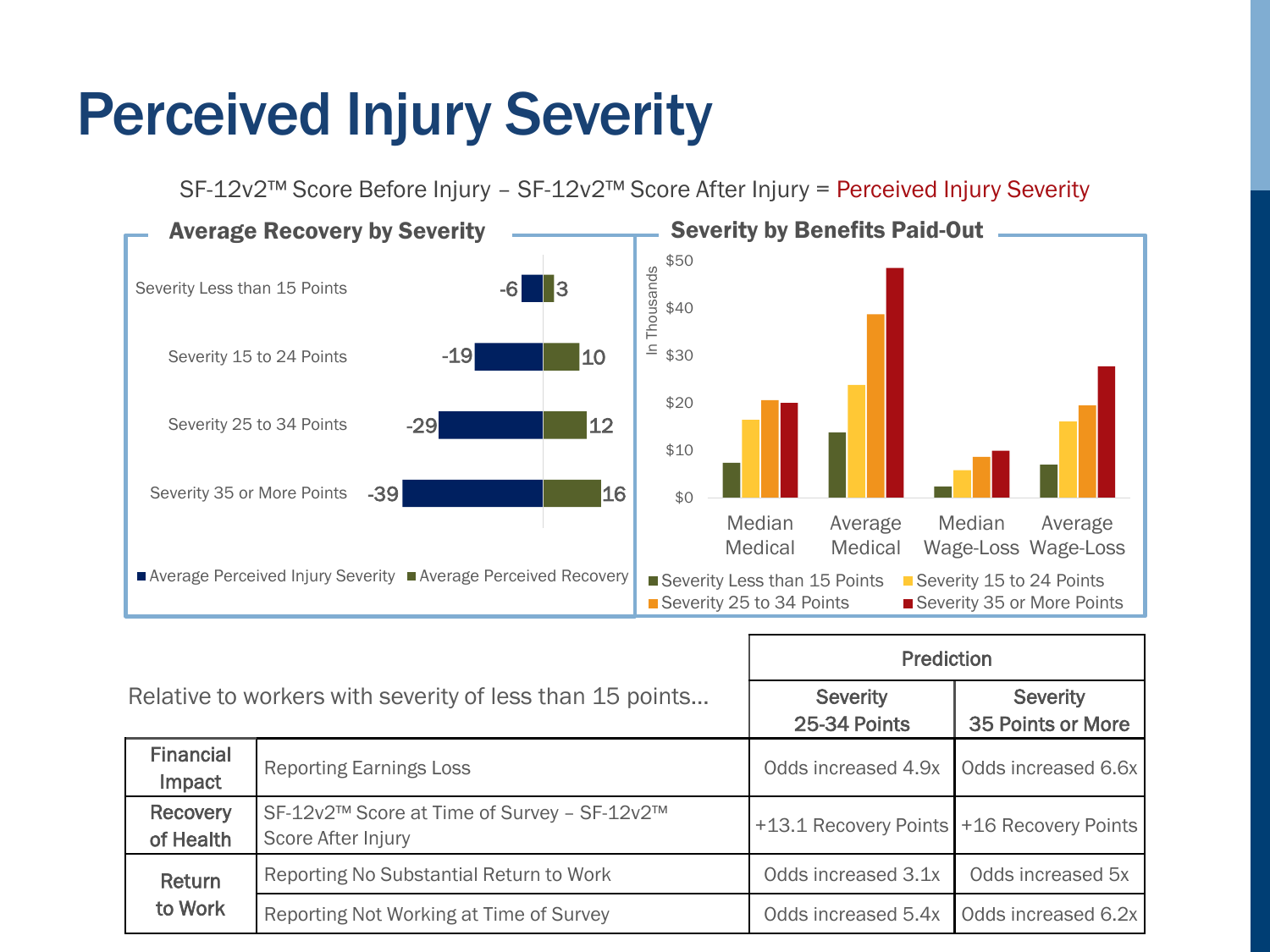#### Employer or Provider Discussed a Work Plan

• 50% of respondents reported their employer discussed and work plan or offered accommodations and 53% reported their provider discussed a work plan or suggested accommodations

| For workers who reported their employer/provider did not<br>discuss a work plan or offer/suggest accommodations |                                                                                                  | <b>Prediction</b>   |                     |  |
|-----------------------------------------------------------------------------------------------------------------|--------------------------------------------------------------------------------------------------|---------------------|---------------------|--|
|                                                                                                                 |                                                                                                  | <b>Employer</b>     | Provider            |  |
| <b>Satisfaction</b>                                                                                             | Reporting Dissatisfaction with Medical Service Provided by<br><b>Primary Healthcare Provider</b> |                     | Odds increased 2.9x |  |
| with Care                                                                                                       | Reporting Dissatisfaction with Overall Medical Treatment                                         |                     | Odds increased 2.8x |  |
| <b>Financial</b>                                                                                                | Reporting Major Impact in Spending Ability                                                       | Odds increased 3x   |                     |  |
| Impact                                                                                                          | <b>Reporting Earnings Loss</b>                                                                   | Odds increased 5.9x |                     |  |
| <b>Return to Work</b>                                                                                           | Reporting Not Working at Time of Survey                                                          | Odds increased 2.2x |                     |  |



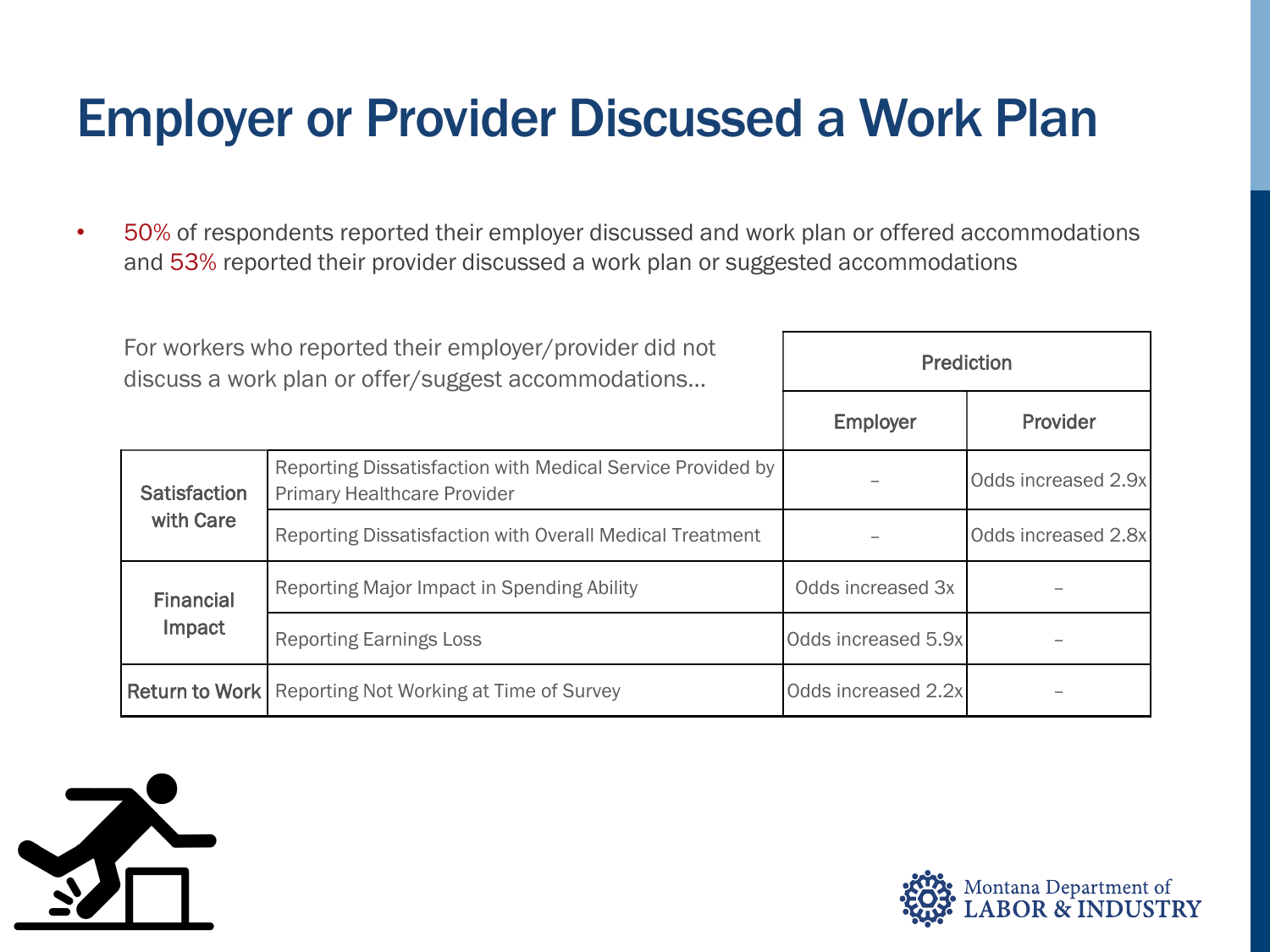### Healthcare Provider Reassigned

- HB 334 (2011) allowed insurer to reassign an injured worker's treating physician.
- Only 10% of respondents reported their provider was reassigned by their insurer
- Strong association across access to care, satisfaction with care, and recovery

| For workers who reported their provider was reassigned | <b>Prediction</b>                                                                      |                      |
|--------------------------------------------------------|----------------------------------------------------------------------------------------|----------------------|
| <b>Access</b>                                          | Reporting Problems Getting their Desired Primary Healthcare Provider                   | Odds increased 10x   |
| to Care                                                | Reporting Problems Getting their Desired Medical Treatment or Services                 | Odds increased 3.2x  |
| <b>Satisfaction</b><br>with Care                       | Reporting Dissatisfaction with Medical Service Provided by Primary Healthcare Provider | Odds increased 4.8   |
|                                                        | Reporting Dissatisfaction with Overall Medical Treatment                               | Odds increased 3.1   |
| <b>Recovery</b><br>of Health                           | SF-12v2™ Score at Time of Survey - SF-12v2™ Score After Injury                         | -5.7 Recovery Points |

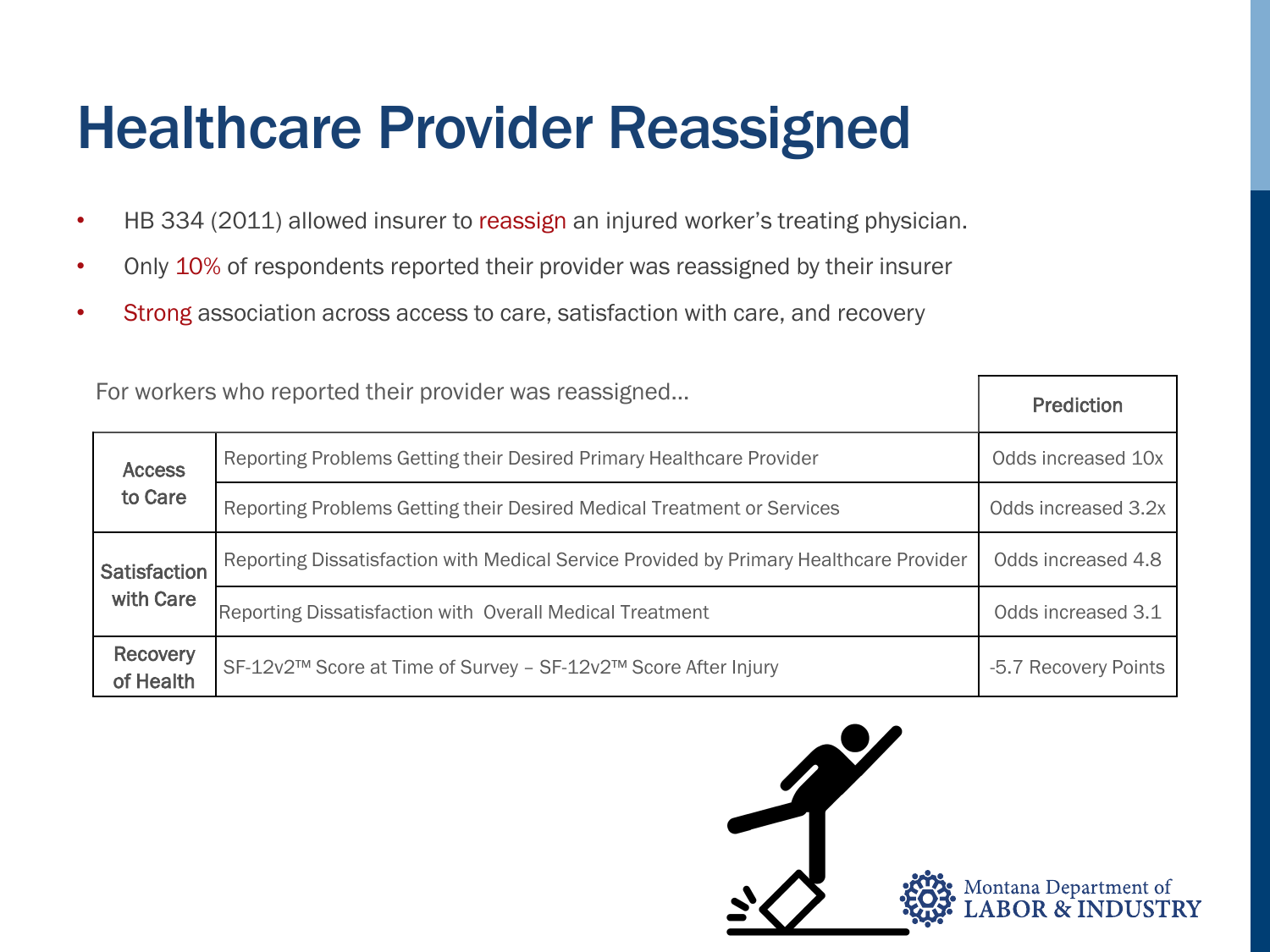### Other Interesting Correlates…



■ Achieved Substantial Return to Work ■ Did Not Achieve Substantial Return to Work

Montana Department of<br>LABOR & INDUSTRY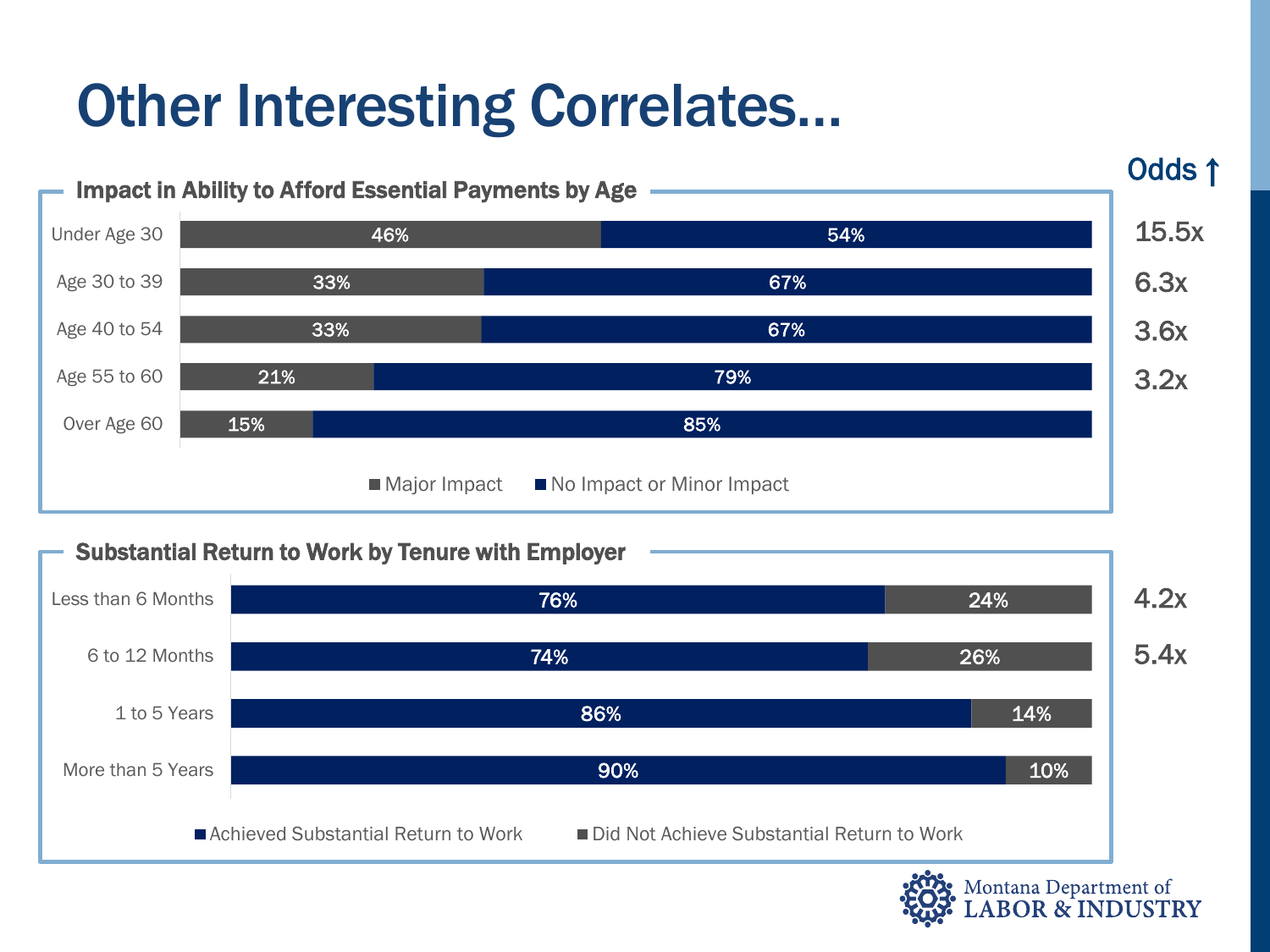#### Worker Satisfaction with DLI Customer Service and Claims Adjustor



Satisfaction with Claims Adjustor by Plan Type

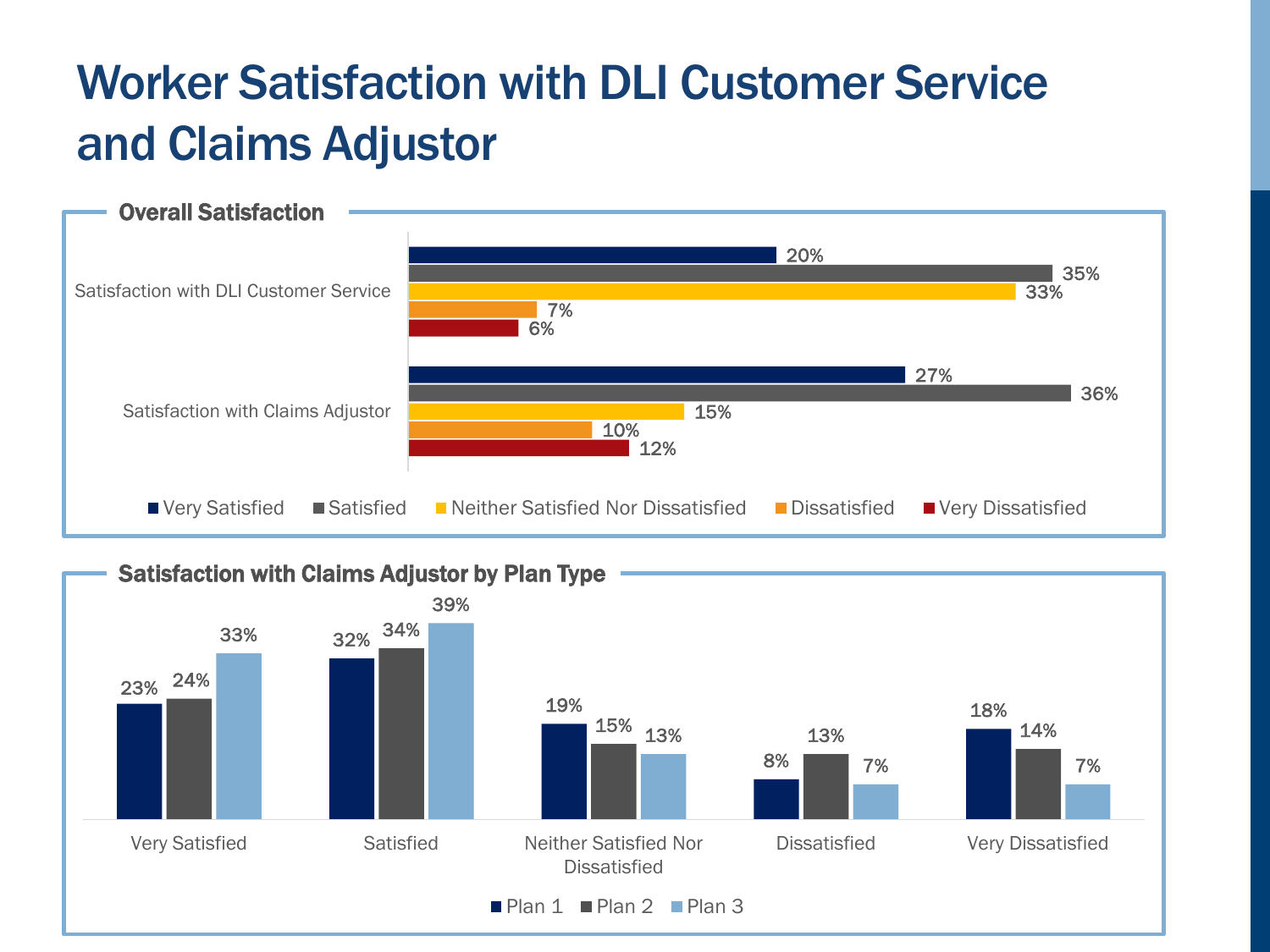## **Conclusion**

Surveys present workers with an opportunity to share their experience, while providing a systematic approach to measuring worker outcomes and expanding stakeholder understanding of the impacts of a work-related injury

Understanding the predictors that impact injured worker outcomes may benefit insurers, healthcare providers, and employers in identifying workers at risk for worse outcomes and assisting those workers early on in the claim.

#### $\mathsf{In} \text{ sum...}$   $\longrightarrow$  What's next?

Second survey?

- Expand on outcome questions
- Rewrite potentially unclear questions
- Remove unnecessary questions
- Seek to reduce/eliminate biases
- Account for a higher % of incorrect addresses
- Reduce study period to 1-2 years
- Survey every biennial?